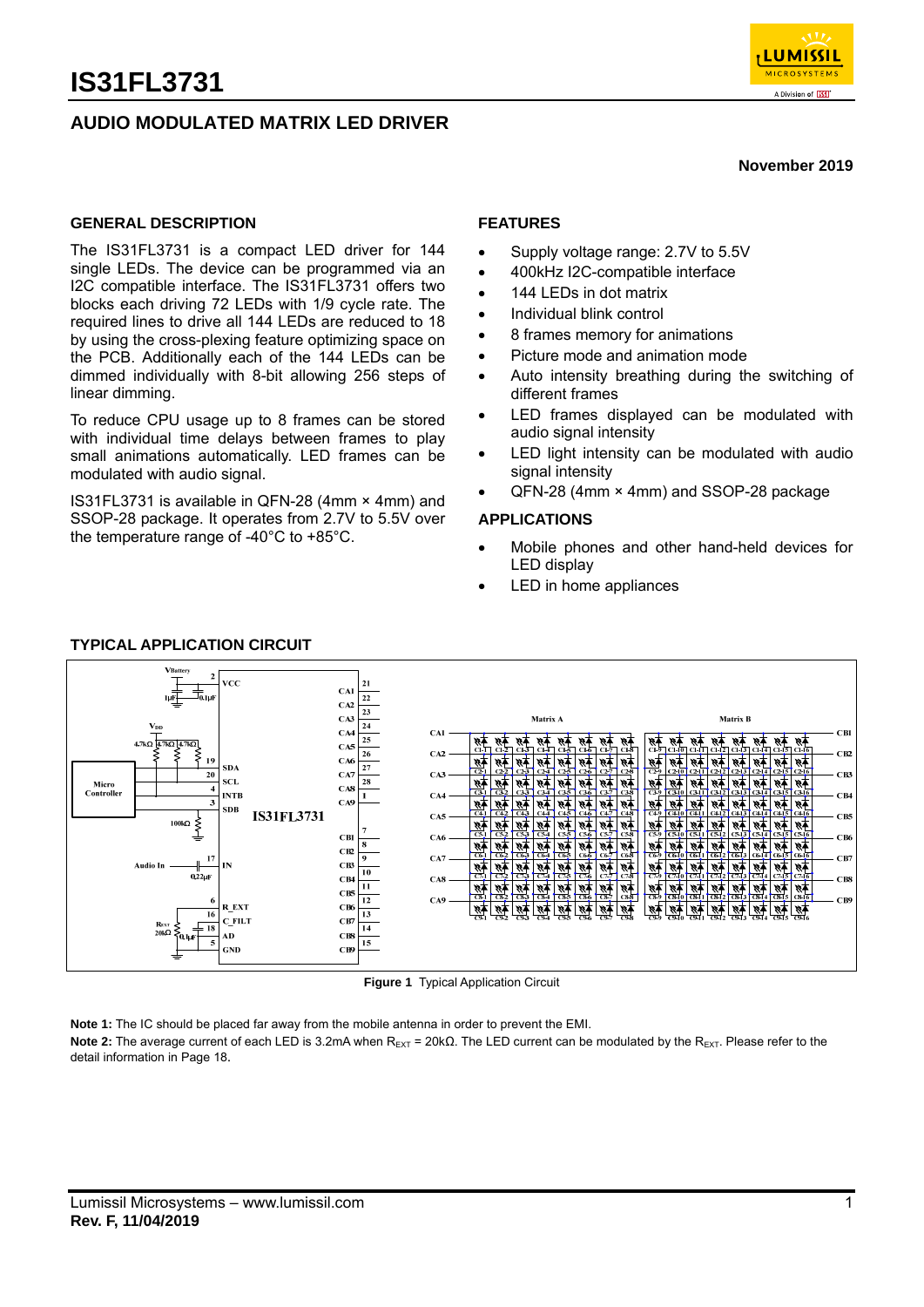

## **PIN CONFIGURATION**

| Package | <b>Pin Configuration (Top View)</b>                                                                                                                                                                                                                                                                                                                                                                                                                                          |
|---------|------------------------------------------------------------------------------------------------------------------------------------------------------------------------------------------------------------------------------------------------------------------------------------------------------------------------------------------------------------------------------------------------------------------------------------------------------------------------------|
| QFN-28  | 88<br>8888888<br>$CA9$ [1]<br>$\left[ 21 \right]$<br>CA1<br>$VCC$ [ $\overline{2}$ ]<br>$\overline{20}$<br><b>SCL</b><br>$SDB \sim 3.7$<br>$[19]$ SDA<br>[18]<br>INTB<br>AD<br>$\overline{4}$<br>$\bar{1}\bar{7}$<br>$GND$ $57$<br>IN<br>$[16]$ C_FILT<br>R EXT $\lceil \overline{6} \rceil$<br>$\overline{15}$<br>$CB1\overline{7}$<br>CB9<br>jaj jaj jaj<br>ורסו וסטו<br>CB6<br>CB5<br>CBS<br>CB7<br>$\overline{c}$<br>CB2<br>පි                                           |
| SSOP-28 | $\mathbf{1}^{\bullet}$<br>CA9<br>28<br>CA8<br><b>VCC</b><br>27<br>CA7<br>$\mathbf 2$<br>SDB<br>3<br>26<br>CA6<br><b>INTB</b><br>CA5<br>4<br>25<br><b>GND</b><br>CA4<br>5<br>24<br>$R$ <sub>_</sub> $EXT$<br>23<br>CA3<br>6<br>CB1<br>22<br>CA2<br>7<br>CB2<br>CA1<br>21<br>8<br>CB3<br>9<br>SCL<br>20<br>CB4<br>19<br>SDA<br>10<br>CB5<br>18<br>$\bf{A}\bf{D}$<br>11<br>CB6<br>12<br>$\bf 17$<br>$\mathbf{IN}$<br>CB7<br><b>C_FILT</b><br>13<br>16<br>CB8<br>15<br>CB9<br>14 |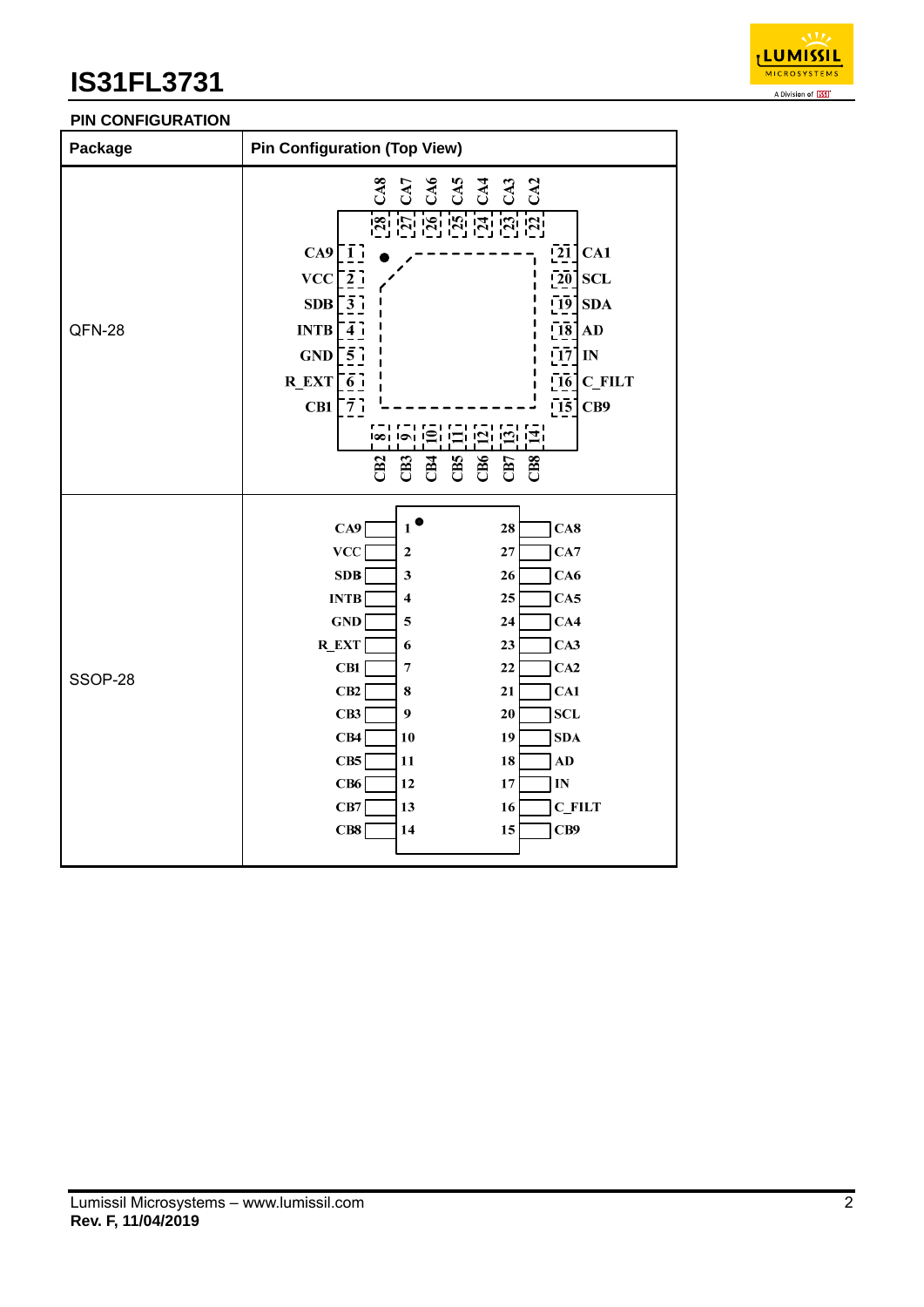

## **PIN DESCRIPTION**

| No.            | <b>Pin</b>      | <b>Description</b>                                  |
|----------------|-----------------|-----------------------------------------------------|
| $\overline{1}$ | CA <sub>9</sub> | LED matrix A current output/input port.             |
| 2              | VCC             | Power supply.                                       |
| 3              | <b>SDB</b>      | Shutdown the chip when pull to low.                 |
| 4              | <b>INTB</b>     | Interrupt output. Active low.                       |
| 5              | <b>GND</b>      | Ground.                                             |
| 6              | R EXT           | 20k $\Omega$ resistance to confirm the LED current. |
| $7 \sim 15$    | $CB1 \sim CB9$  | LED matrix B current output/input port.             |
| 16             | C_FILT          | Capacitor used for audio.                           |
| 17             | IN              | Audio input.                                        |
| 18             | AD              | I2C address setting.                                |
| 19             | <b>SDA</b>      | I2C compatible serial data.                         |
| 20             | SCL             | I2C compatible serial clock.                        |
| $21 - 28$      | $CA1 \sim CAB$  | LED matrix A current output/input port.             |
|                | Thermal Pad     | Connect to GND.                                     |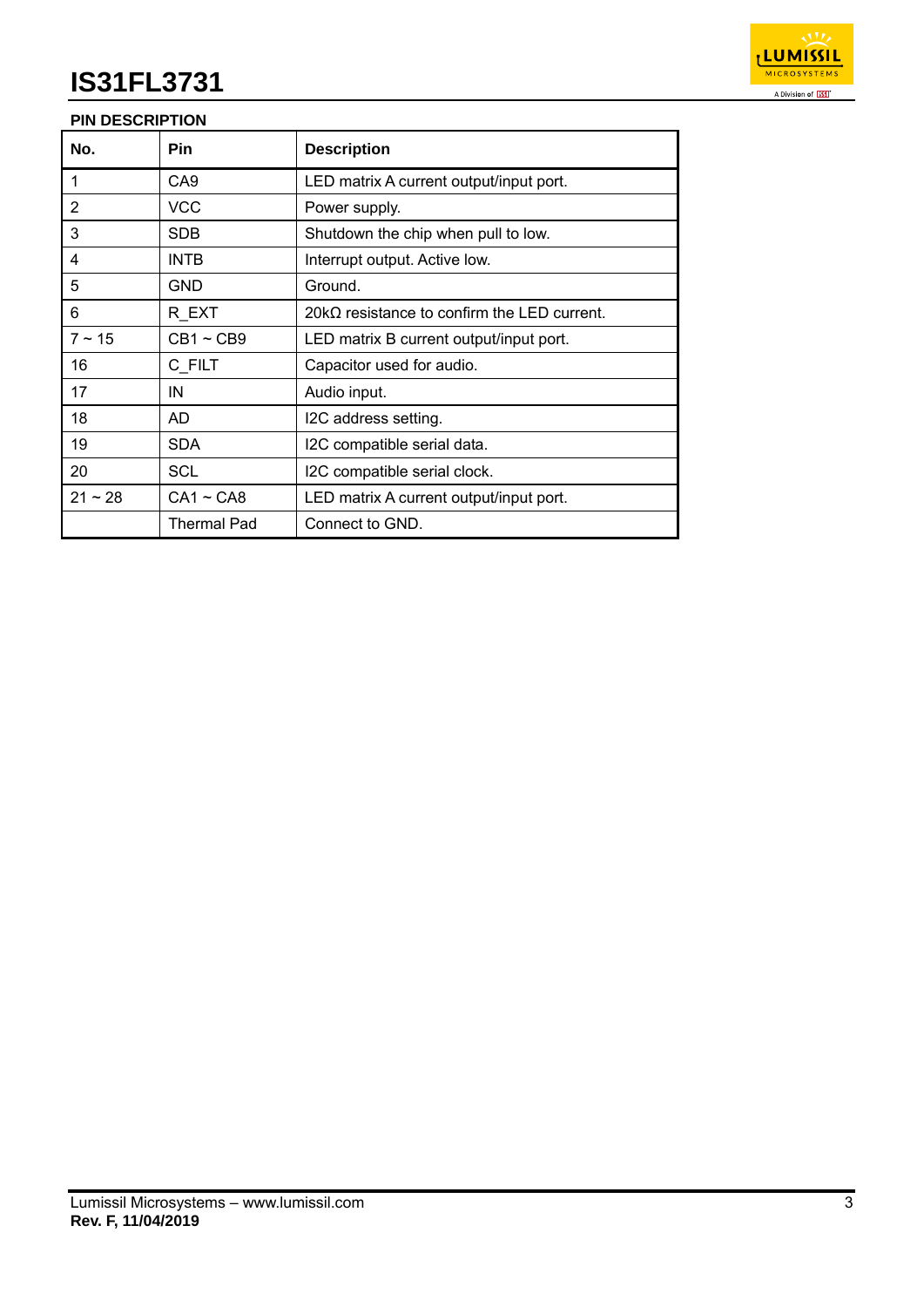

#### **ORDERING INFORMATION Industrial Range: -40°C To +85°C**

| <b>Order Part No.</b> | Package            | <b>QTY</b> |
|-----------------------|--------------------|------------|
| IS31FL3731-OFLS2-TR   | QFN-28. Lead-free  | 2500/Reel  |
| IS31FL3731-SALS2-TR   | SSOP-28, Lead-free | 2000/Reel  |
| IS31FL3731-SALS2      | SSOP-28, Lead-free | 48/Tube    |

Copyright © 2019 Lumissil Microsystems. All rights reserved. Lumissil Microsystems reserves the right to make changes to this specification and its products at any time without notice. Lumissil Microsystems assumes no liability arising out of the application or use of any information, products or services described herein. Customers are advised to obtain the latest version of this device specification before relying on any published information and before placing orders for products.

Lumissil Microsystems does not recommend the use of any of its products in life support applications where the failure or malfunction of the product can reasonably be expected to cause failure of the life support system or to significantly affect its safety or effectiveness. Products are not authorized for use in such applications unless Lumissil Microsystems receives written assurance to its satisfaction, that:

a.) the risk of injury or damage has been minimized;

b.) the user assume all such risks; and

c.) potential liability of Lumissil Microsystems is adequately protected under the circumstances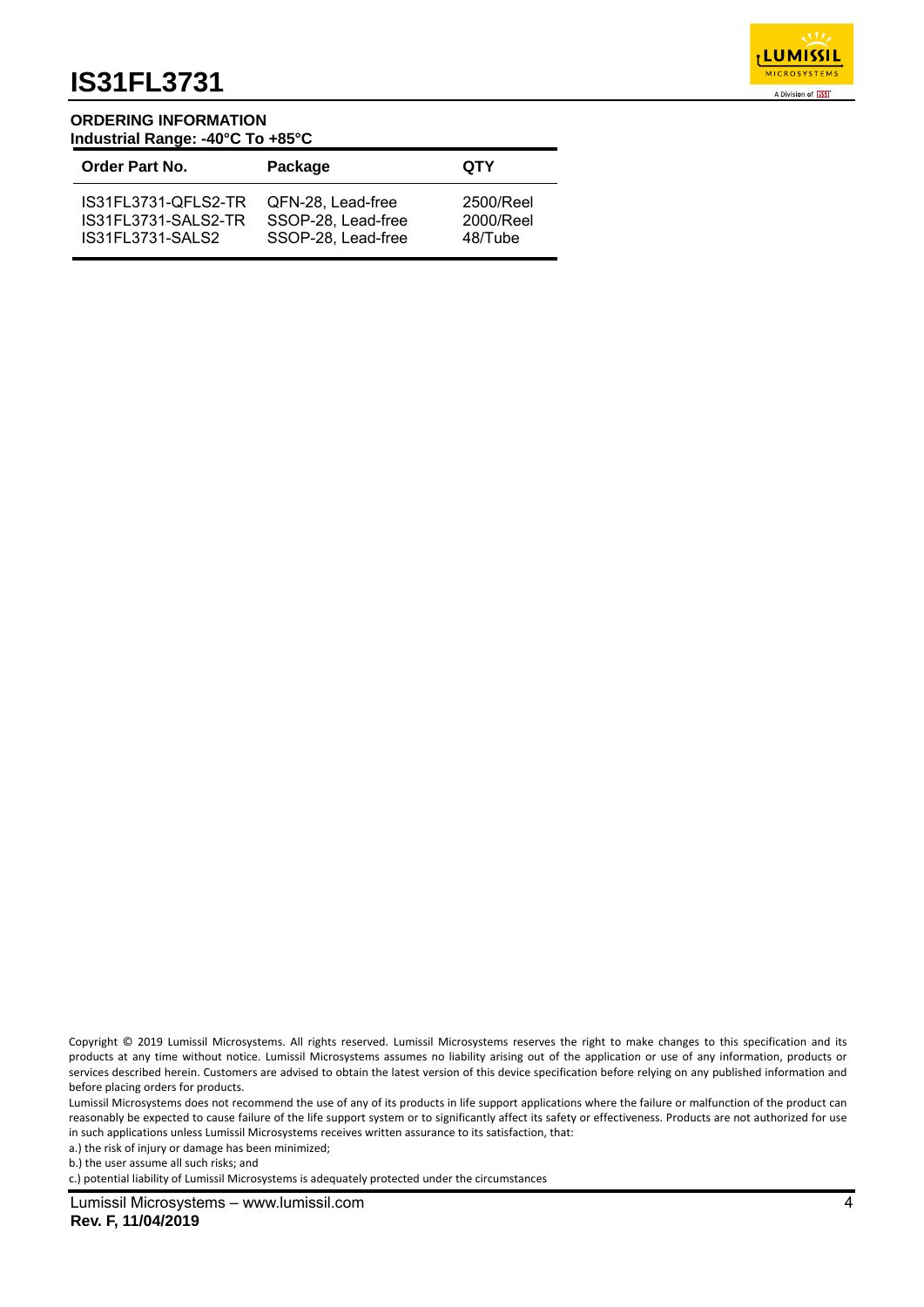

## **ABSOLUTE MAXIMUM RATINGS**

| Supply voltage, $V_{\text{cc}}$                                   | $-0.3V - +6V$                       |
|-------------------------------------------------------------------|-------------------------------------|
| Voltage at any input pin                                          | $-0.3V \sim V_{CC} + 0.3V$          |
| Maximum junction temperature, T <sub>JMAX</sub>                   | $+150^{\circ}$ C                    |
| Storage temperature range, $T_{STG}$                              | $-65^{\circ}$ C ~ +150 $^{\circ}$ C |
| Operating temperature range, $T_A = T_J$                          | -40°C ~ +85°C                       |
| Thermal resistance, junction to ambient, still air, $\theta_{JA}$ | 51.4°C/W (QFN)<br>72°C/W (SSOP)     |
| ESD (HBM)                                                         | ±8kV                                |
| ESD (CDM)                                                         | ±1kV                                |

**Note 3:** Stresses beyond those listed under "Absolute Maximum Ratings" may cause permanent damage to the device. These are stress ratings only and functional operation of the device at these or any other condition beyond those indicated in the operational sections of the specifications is not implied. Exposure to absolute maximum rating conditions for extended periods may affect device reliability.

## **ELECTRICAL CHARACTERISTICS**

| Symbol                                          | <b>Parameter</b>                                    | <b>Conditions</b>                                             | Min. | Typ. | Max. | <b>Unit</b> |
|-------------------------------------------------|-----------------------------------------------------|---------------------------------------------------------------|------|------|------|-------------|
| $V_{\rm CC}$                                    | Supply voltage                                      |                                                               | 2.7  |      | 5.5  | V           |
| $I_{\rm CC}$                                    | Quiescent power supply current                      | $V_{IN}$ = 0V, without audio input,<br>all LEDs off           |      | 2.17 |      | mA          |
|                                                 | Shutdown current                                    | $V_{SDB} = 0V$                                                |      | 0.5  | 5    |             |
| $I_{SD}$                                        |                                                     | $V_{SDB}$ = $V_{CC}$ , software shutdown                      |      | 230  |      | μA          |
| $I_{\text{OUT}}$                                | Output current of C1~C9                             | Matrix display mode without audio<br>modulation (Note 4)      |      | 34   |      | mA          |
|                                                 | Current sink headroom voltage<br>$C1 - C9$          | $I_{\text{Sink}}$ = 270mA (Note 5)                            |      | 400  |      | mV          |
| $V_{HR}$                                        | Current source headroom<br>voltage C1~C9            | $I_{Source} = 34mA$                                           |      | 400  |      |             |
| t <sub>scan</sub>                               | Period of scanning (Figure 2)                       |                                                               |      | 106  |      | μs          |
| <b>t</b> <sub>SCANOL</sub>                      | Non-overlap blanking time<br>during scan (Figure 2) |                                                               |      | 15   |      | μs          |
| I <sub>LED</sub>                                | Average current of each LED                         | $R_{\text{EXT}}$ = 20k $\Omega$ , PWM in 255 step<br>(Note 6) |      | 3.2  |      | mA          |
| Logic Electrical Characteristics (SDA, SCL, AD) |                                                     |                                                               |      |      |      |             |
| $V_{IL}$                                        | Logic "0" input voltage                             | $V_{\text{CC}}$ = 2.7V                                        |      |      | 0.4  | V           |
| V <sub>IH</sub>                                 | Logic "1" input voltage                             | $V_{\text{CC}}$ = 5.5V                                        | 1.4  |      |      | V           |
| $I_{\rm IL}$                                    | Logic "0" input current                             | $V_{INPUT}$ = 0V (Note 7)                                     |      | 5    |      | nA          |
| Īщ                                              | Logic "1" input current                             | $V_{INPUT}$ = $V_{CC}$ (Note 7)                               |      | 5    |      | nA          |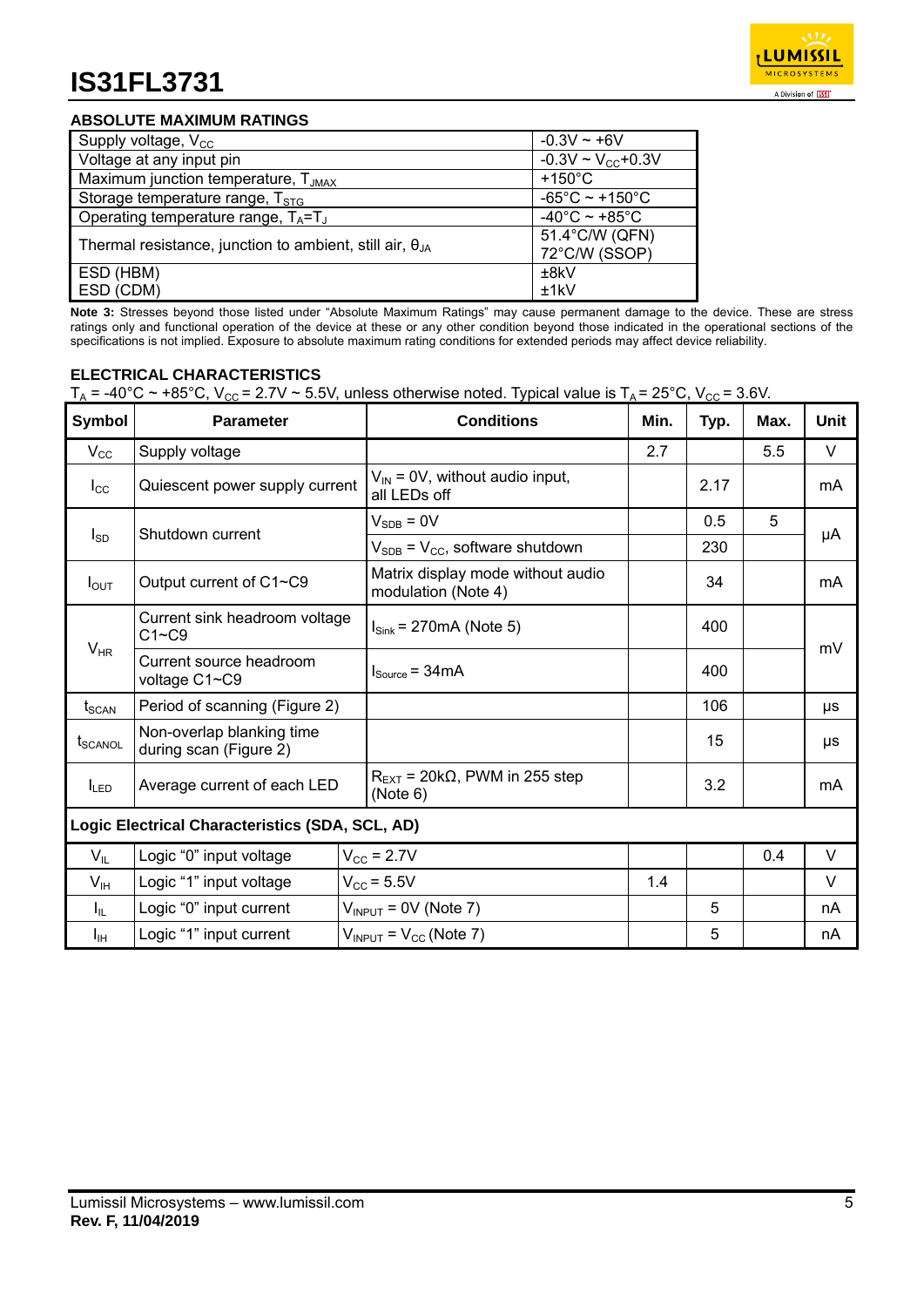

## **DIGITAL INPUT SWITCHING CHARACTERISTICS (NOTE 7)**

| <b>Symbol</b>               | <b>Parameter</b>                                      | <b>Condition</b> | Min. | Typ.       | Max. | <b>Units</b> |
|-----------------------------|-------------------------------------------------------|------------------|------|------------|------|--------------|
| $f_{\rm SCL}$               | Serial-Clock frequency                                |                  |      |            | 400  | kHz          |
| $t_{\mathsf{BUF}}$          | Bus free time between a STOP and a START<br>condition |                  | 1.3  |            |      | μs           |
| $t_{HD,STA}$                | Hold time (repeated) START condition                  |                  | 0.6  |            |      | μs           |
| $t_{\text{SU, STA}}$        | Repeated START condition setup time                   |                  | 0.6  |            |      | μs           |
| $t_{\rm SU,~STO}$           | STOP condition setup time                             |                  | 0.6  |            |      | μs           |
| $t_{HD, DAT}$               | Data hold time                                        |                  |      |            | 0.9  | μs           |
| $t_{\text{SU, DAT}}$        | Data setup time                                       |                  | 100  |            |      | ns           |
| $\mathsf{t}_{\mathsf{LOW}}$ | SCL clock low period                                  |                  | 1.3  |            |      | μs           |
| $t_{HIGH}$                  | SCL clock high period                                 |                  | 0.7  |            |      | μs           |
| $t_{\mathsf{R}}$            | Rise time of both SDA and SCL signals,<br>receiving   | (Note 8)         |      | $20+0.1Cb$ | 300  | ns           |
| $t_F$                       | Fall time of both SDA and SCL signals, receiving      | (Note 8)         |      | $20+0.1Cb$ | 300  | ns           |

Note 4: The average current of each LED is  $I_{\text{OUT}}/10.5$ .

**Note 5:** All LEDs are on.

Note 6: I<sub>LED</sub> = 64.7/R<sub>EXT</sub>, R<sub>EXT</sub> = 20kΩ is recommended. The recommended minimum value of R<sub>EXT</sub> is 18kΩ, or it may cause a large current. **Note 7:** Guaranteed by design.

Note 8:  $C_b$  = total capacitance of one bus line in pF.  $I_{SINK} \le 6mA$ .  $t_R$  and  $t_F$  measured between 0.3 × V<sub>CC</sub> and 0.7 × V<sub>CC</sub>.



**Figure 2** Scanning Timing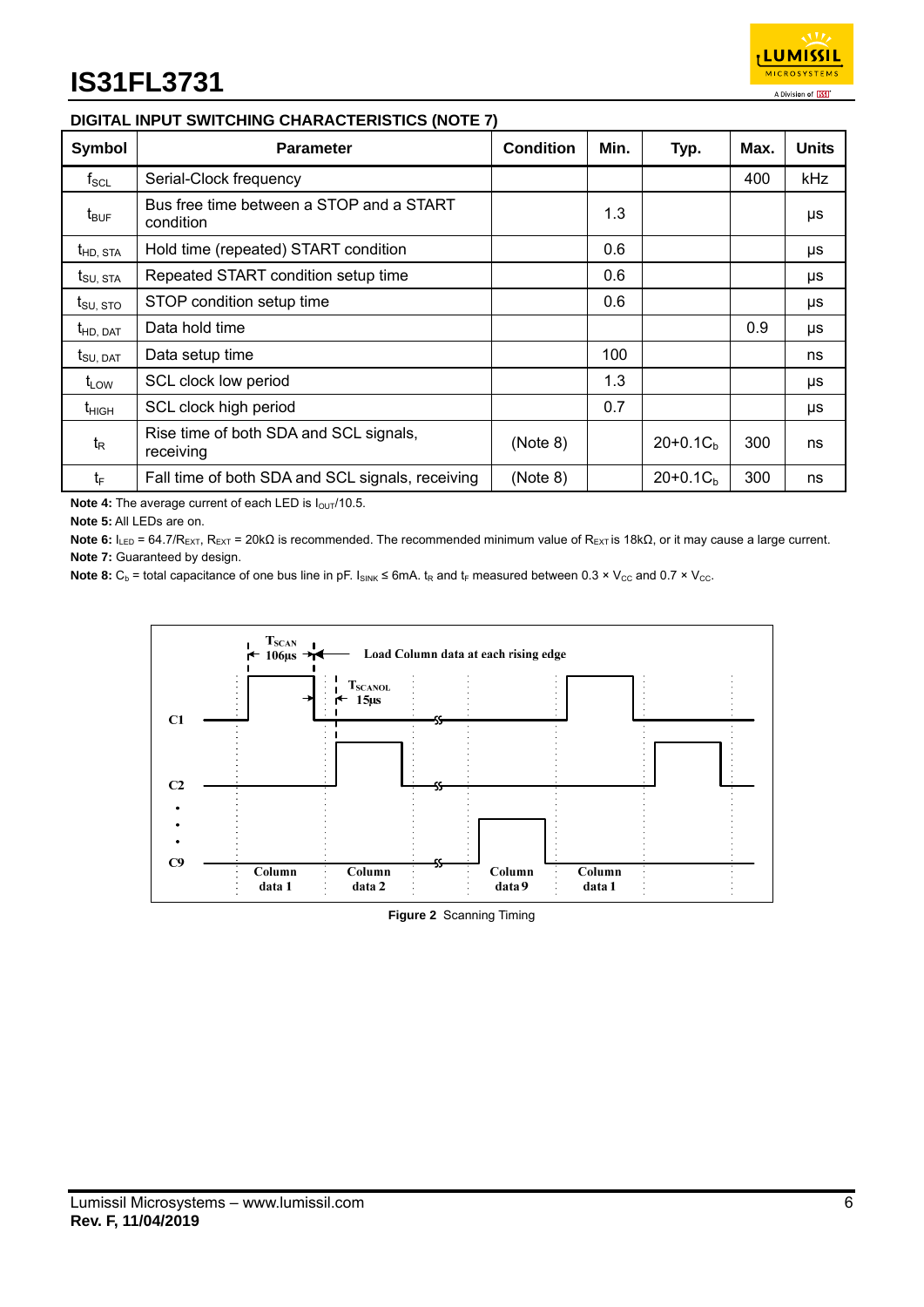## **DETAILED DESCRIPTION**

### **I2C INTERFACE**

The IS31FL3731 uses a serial bus, which conforms to the I2C protocol, to control the chip's functions with two wires: SCL and SDA. The IS31FL3731 has a 7-bit slave address (A7:A1), followed by the R/W bit, A0. Set A0 to "0" for a write command and set A0 to "1" for a read command. The value of bits A1 and A2 are decided by the connection of the AD pin.

The complete slave address is:

#### **Table 1 Slave Address**

|       | A7: A3 | A2:A1 | ላበ  |
|-------|--------|-------|-----|
| Value | 11101  |       | በ/1 |

 AD connected to GND, AD=00; AD connected to VCC, AD=11; AD connected to SCL, AD=01; AD connected to SDA, AD=10;

The SCL line is uni-directional. The SDA line is bidirectional (open-collector) with a pull-up resistor (typically 4.7kΩ). The maximum clock frequency specified by the I2C standard is 400kHz. In this discussion, the master is the microcontroller and the slave is the IS31FL3731.

The timing diagram for the I2C is shown in Figure 3. The SDA is latched in on the stable high level of the SCL. When there is no interface activity, the SDA line should be held high.

The "START" signal is generated by lowering the SDA signal while the SCL signal is high. The start signal will alert all devices attached to the I2C bus to check the incoming address against their own chip address.

The 8-bit chip address is sent next, most significant bit first. Each address bit must be stable while the SCL level is high.

After the last bit of the chip address is sent, the master checks for the IS31FL3731's acknowledge. The master releases the SDA line high (through a pull-up resistor). Then the master sends an SCL pulse. If the IS31FL3731 has received the address correctly, then it holds the SDA line low during the SCL pulse. If the SDA line is not low, then the master should send a "STOP" signal (discussed later) and abort the transfer.



Following acknowledge of IS31FL3731, the register address byte is sent, most significant bit first. IS31FL3731 must generate another acknowledge indicating that the register address has been received.

Then 8-bit of data byte are sent next, most significant bit first. Each data bit should be valid while the SCL level is stable high. After the data byte is sent, the IS31FL3731 must generate another acknowledge to indicate that the data was received.

The "STOP" signal ends the transfer. To signal "STOP", the SDA signal goes high while the SCL signal is high.

#### **ADDRESS AUTO INCREMENT**

To write multiple bytes of data into IS31FL3731, load the address of the data register that the first data byte is intended for. During the IS31FL3731 acknowledge of receiving the data byte, the internal address pointer will increment by one. The next data byte sent to IS31FL3731 will be placed in the new address, and so on. The auto increment of the address will continue as long as data continues to be written to IS31FL3731 (Figure 6).

#### **READING PORT REGISTERS**

All of registers in IS31FL3731 can be read. But Frame Registers can only be read in software shutdown mode as SDB pin is high. The Function Register can be read in software shutdown mode or operating mode.

To read the device data, the bus master must first

send the IS31FL3731 address with the R/ $\overline{W}$  bit set to "0", followed by the Command Register address, FDh, then send command data which determines which response register is accessed. After a restart, the bus master must send the IS31FL3731 address with the

 $R/\overline{W}$  bit set to "0" again, followed by the register address which determines which register is accessed. Then restart I2C, the bus master should send the

IS31FL3731 address with the  $R/\overline{W}$  bit set to "1". Data from the register defined by the command byte is then sent from the IS31FL3731 to the master (Figure 7).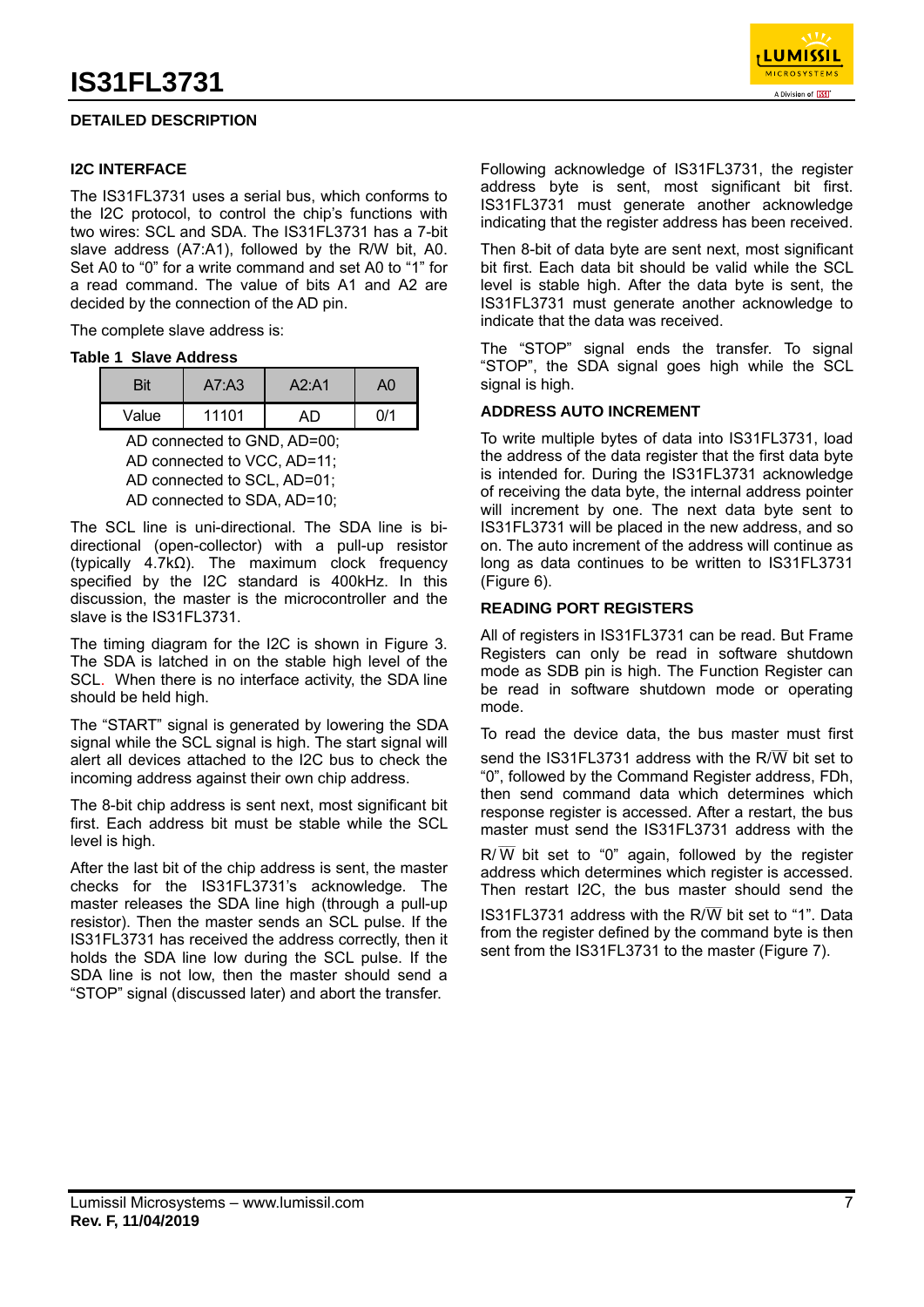



#### **Figure 3** Interface Timing



#### **Figure 4** Bit Transfer





**Figure 6** Writing to IS31FL3731 (Automatic address increment)



#### **Figure 7** Reading from IS31FL3731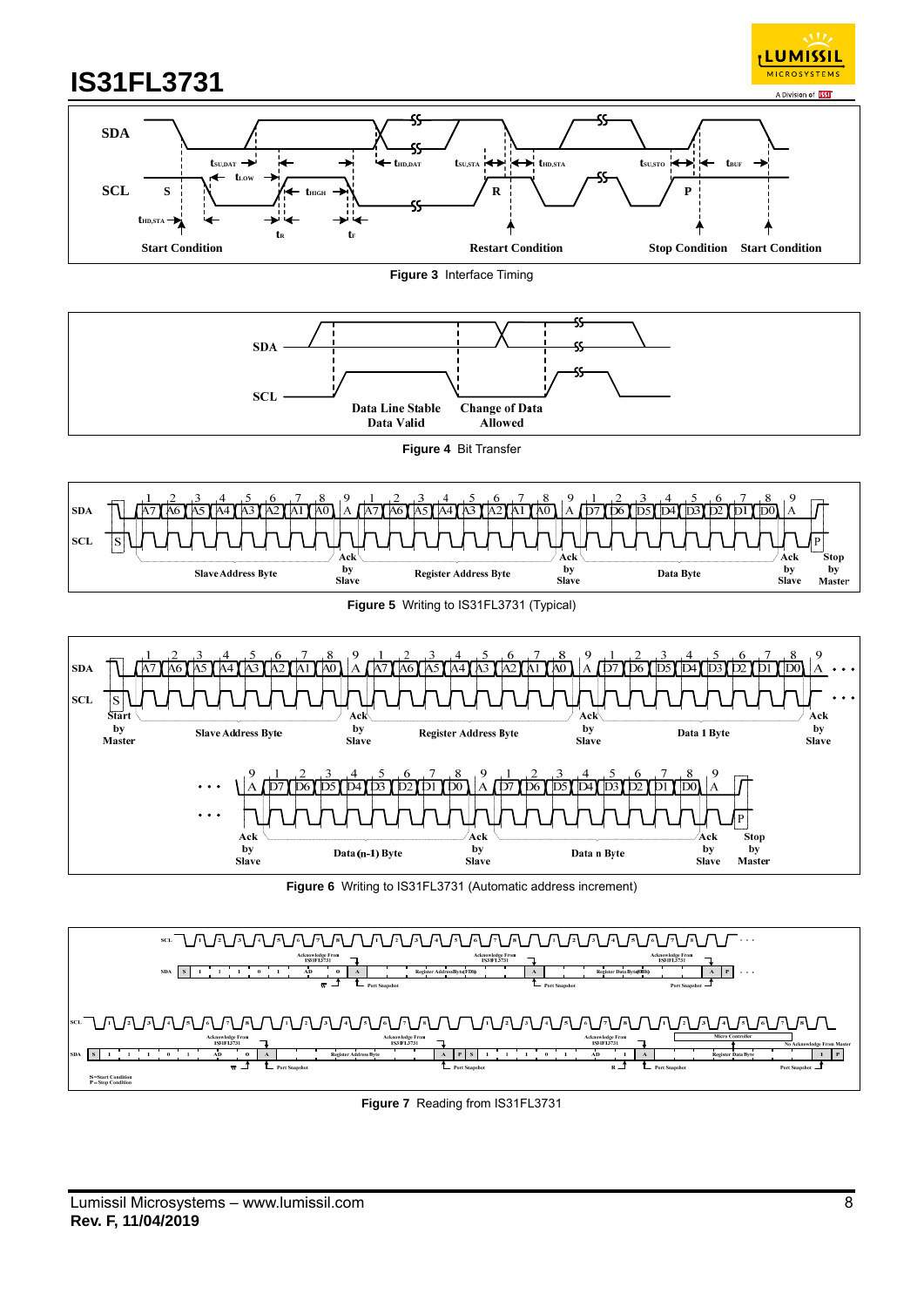

#### **REGISTER DEFINITION Table 2 FDh Command Register**

| Data      | <b>Function</b>                                     | Data          | <b>Function</b>                                     |
|-----------|-----------------------------------------------------|---------------|-----------------------------------------------------|
| 0000 0000 | Point to Page One (Frame 1 Register is available)   | 0000 0001     | Point to Page Two (Frame 2 Register is available)   |
| 0000 0010 | Point to Page Three (Frame 3 Register is available) | 0000 0011     | Point to Page Four (Frame 4 Register is available)  |
| 0000 0100 | Point to Page Five (Frame 5 Register is available)  | 0000 0101     | Point to Page Six (Frame 6 Register is available)   |
| 0000 0110 | Point to Page Seven (Frame 7 Register is available) | 0000 0111     | Point to Page Eight (Frame 8 Register is available) |
| 0000 1011 | Point to Page Nine (Function Register is available) | <b>Others</b> | Reserved                                            |

**Note 9:** The Command Register should be configured first after writing in the slave address to choose the available register (Frame Registers and Function Registers). Then write data in the choosing register.

For example, when write "0000 0011" in the Command Register (FDh), the data which writing after will be stored in the Frame 4 Register. Write new data can configure other registers.

#### **Table 3 Response Register Function (The address of each Page is starting from 00h. Frame Registers have the same format.)**

| <b>Address</b> | Name                                              | Function                                             | Table          | R/W          | <b>Default</b> |
|----------------|---------------------------------------------------|------------------------------------------------------|----------------|--------------|----------------|
|                | Frame Register (Page One to Page Eight) (Note 10) |                                                      |                |              |                |
| 00h ~ 11h      | <b>LED Control Register</b>                       | Store on or off state for each LED                   | $\overline{4}$ | R/W          |                |
| $12h - 23h$    | <b>Blink Control Register</b>                     | Control the blink function for each LED              | 5              | R/W          | <b>XXXX</b>    |
| $24h \sim B3h$ | <b>PWM Register</b>                               | 144 LEDs PWM duty cycle data<br>register             | 6              | R/W          | <b>XXXX</b>    |
|                | <b>Function Register (Page Nine)</b>              |                                                      |                |              |                |
| 00h            | <b>Configuration Register</b>                     | Configure the operation mode                         | 8              | R/W          |                |
| 01h            | <b>Picture Display Register</b>                   | Set the display frame in Picture Mode                | $9\,$          | R/W          |                |
| 02h            | Auto Play Control Register 1                      | Set the way of display in Auto Frame<br>Play Mode    | 10             | R/W          |                |
| 03h            | Auto Play Control Register 2                      | Set the delay time in Auto Frame Play<br>Mode        | 11             | R/W          |                |
| 04h            | Reserved (Note 11)                                | Reserved                                             | $\overline{a}$ | R/W          |                |
| 05h            | <b>Display Option Register</b>                    | Set the display option                               | 12             | R/W          |                |
| 06h            | Audio Synchronization<br>Register                 | Set audio synchronization function                   | 13             | R/W          | 0000<br>0000   |
| 07h            | Frame State Register                              | Store the frame display information                  | 14             | $\mathsf{R}$ |                |
| 08h            | <b>Breath Control Register 1</b>                  | Set fade in and fade out time for breath<br>function | 15             | R/W          |                |
| 09h            | <b>Breath Control Register 2</b>                  | Set the breath function                              | 16             | R/W          |                |
| 0Ah            | Shutdown Register                                 | Set software shutdown mode                           | 17             | R/W          |                |
| 0Bh            | <b>AGC Control Register</b>                       | Set the AGC function and the audio<br>gain.          | 18             | R/W          |                |
| 0Ch            | Audio ADC Rate Register                           | Set the ADC sample rate of the input<br>signal       | 19             | R/W          |                |

**Note 10:** The data of Frame Registers is not assured when power on. Please initialize the Frame Registers first to ensure operate normally. **Note 11:** The 04h register has no function although it can be written. It also can be read but the data is not assured.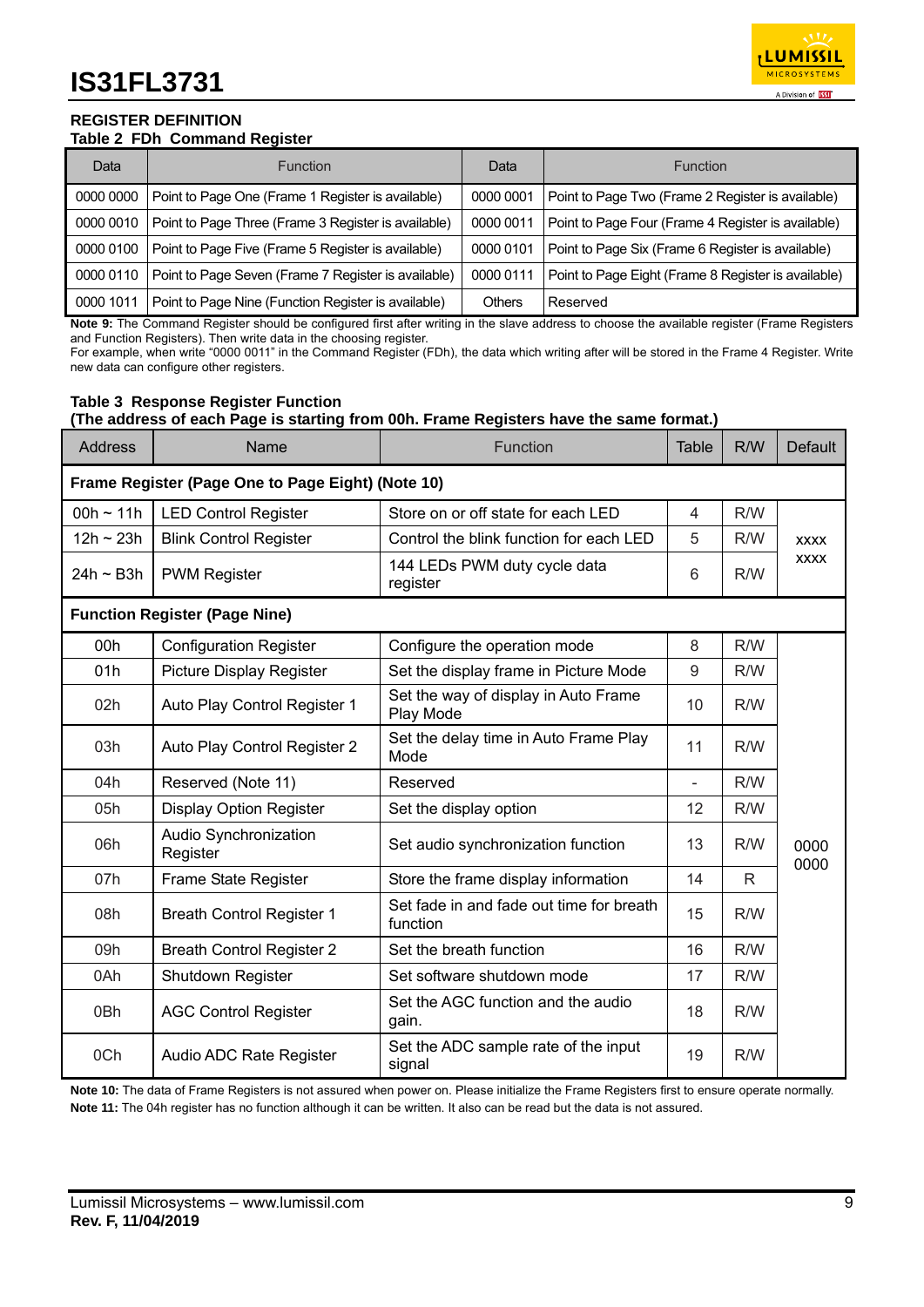

## **REGISTER CONTROL**



#### **FRAME REGISTER Table 4 00h ~ 11h LED Control Register**

|         | D7:DO                                           |
|---------|-------------------------------------------------|
| Name    | $C_{X-8}$ : $C_{X-1}$ or $C_{X-16}$ : $C_{X-9}$ |
| Default | XXXX XXXX                                       |

The LED Control Registers store the on or off state of each LED in the Matrix A and B. Please refer to the detail information in Table 7.

| $\mathbf{C}_{\mathbf{X}\cdot\mathbf{Y}}$ | <b>LED State Bit</b> |
|------------------------------------------|----------------------|
| 0                                        | LED off              |
| 1                                        | LED on               |

Figure 8 in Page 11 shows the ordering of  $C_{X-Y}$ .

#### **Table 5 12h ~ 23h Blink Control Register**

| Bit     | D7:DO                                           |
|---------|-------------------------------------------------|
| Name    | $C_{X-8}$ : $C_{X-1}$ or $C_{X-16}$ : $C_{X-9}$ |
| Default | XXXX XXXX                                       |

The Blink Control Registers configure the blink function of each LED in the Matrix A and B. Please refer to the detail information in Table 7.

| $C_{X-Y}$ | <b>Blink Control Bit</b> |
|-----------|--------------------------|
| 0         | Disable                  |
| -1        | Enable                   |

Figure 8 in Page 11 shows the ordering of  $C_{X-Y}$ .

**Table 7 Address of Frame Register** 

| <b>LED Location</b>                       | <b>LED Control Register</b> | <b>Blink Control Register</b> | <b>PWM Register</b> |  |
|-------------------------------------------|-----------------------------|-------------------------------|---------------------|--|
| Lumiecil Microevetome<br>www.lumiccil.com |                             |                               |                     |  |

#### **Table 6 24h ~ B3h PWM Register**

| Bit     | D7:DD0     |
|---------|------------|
| Name    | <b>PWM</b> |
| Default | XXXX XXXX  |

PWM Registers modulate the 144 LEDs in 256 steps.

The value of the PWM Registers decides the output current of each LED. The output current may be computed using the Formula (1):

$$
I_{\text{PWM}} = \frac{I_{LED}}{256} \cdot \sum_{n=0}^{7} D[n] \cdot 2^n \tag{1}
$$

Where D[n] stands for the individual bit value, 1 or 0, in location n.

For example: if D7:D0 = 10110101,

$$
I_{\text{PWM}} = I_{\text{LED}} \, (2^0 + 2^2 + 2^4 + 2^5 + 2^7)/256
$$

 $I_{LED}$  is set by the external resistor,  $R_{EXT}$ ,  $I_{LED}$  = 64.7 $/R_{\text{EXT}}$ .

For example, when  $R_{\text{EXT}} = 20k\Omega$ ,  $I_{\text{LED}} = 64.7/20 =$ 3.2mA.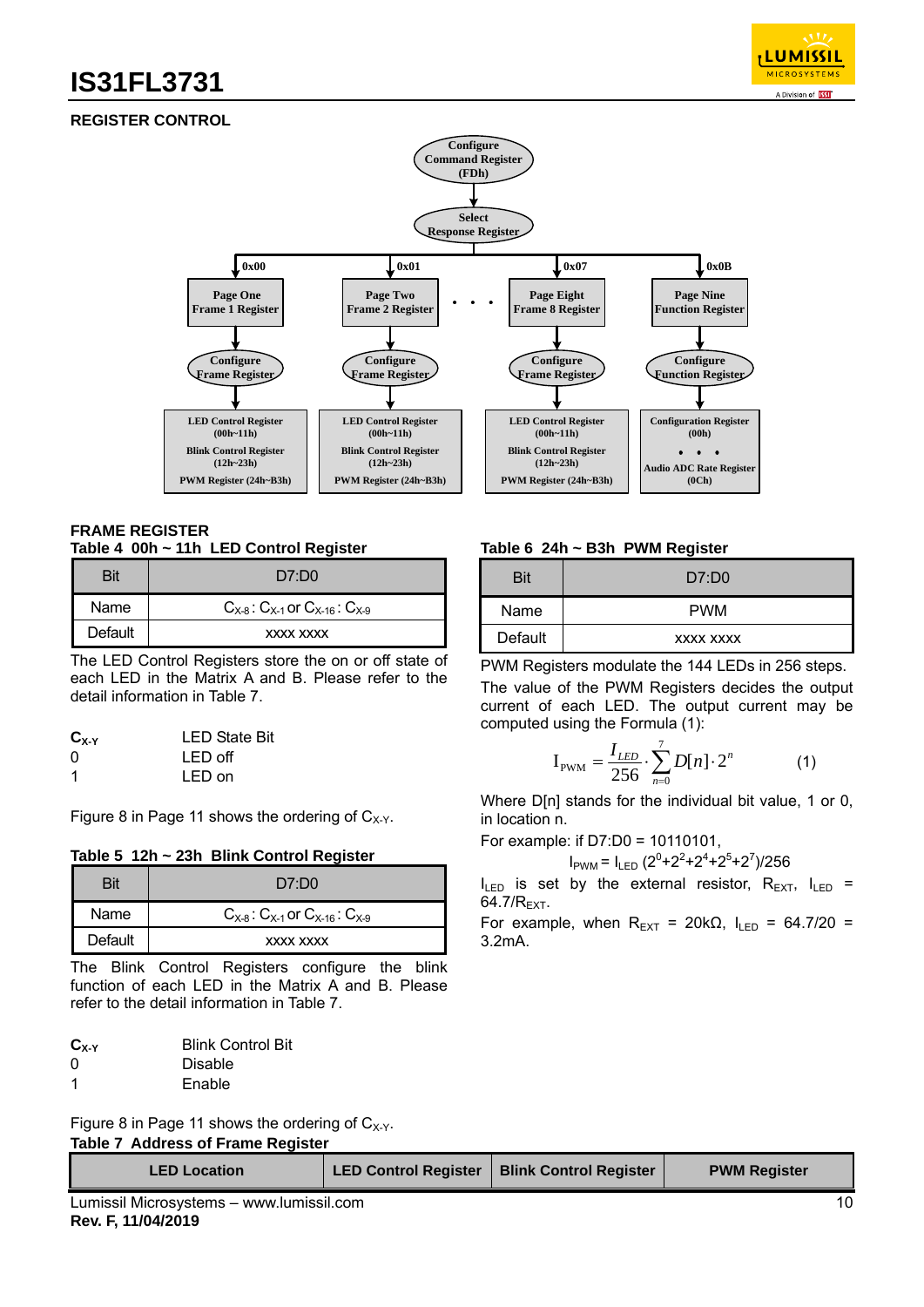

| <b>Matrix A</b>              | Matrix B                     | <b>Matrix A</b> | <b>Matrix B</b> | <b>Matrix A</b> | <b>Matrix B</b> | <b>Matrix A</b> | <b>Matrix B</b> |
|------------------------------|------------------------------|-----------------|-----------------|-----------------|-----------------|-----------------|-----------------|
| $CA1(C_{1-1} - C_{1-8})$     | $CB1(C_{1.9} \sim C_{1.16})$ | 00h             | 01h             | 12 <sub>h</sub> | 13h             | $24h \sim 2Bh$  | $2Ch \sim 33h$  |
| $CA2(C_{2-1}~C_{2-8})$       | $CB2(C_{2-9}C_{2-16})$       | 02h             | 03h             | 14h             | 15 <sub>h</sub> | $34h - 3Bh$     | $3Ch \sim 43h$  |
| $CA3(C_{3-1}~C_{3-8})$       | $CB3(C_{3-9} \sim C_{3-16})$ | 04h             | 05h             | 16h             | 17 <sub>h</sub> | 44h ~ 4Bh       | $4Ch \sim 53h$  |
| $CA4(C_{4-1}~C_{4-8})$       | $CB4(C_{4-9} \sim C_{4-16})$ | 06h             | 07h             | 18h             | 19h             | 54h $\sim$ 5Bh  | $5Ch \sim 63h$  |
| $CAS(C_{5-1}~C_{5-8})$       | $CB5(C_{5-9} \sim C_{5-16})$ | 08h             | 09h             | 1Ah             | 1Bh             | 64h ~ 6Bh       | $6Ch \sim 73h$  |
| $CAG(C_{6-1}~C_{6-8})$       | $CB6(C_{6-9} \sim C_{6-16})$ | 0Ah             | 0Bh             | 1Ch             | 1Dh             | 74h ~ 7Bh       | $7Ch \sim 83h$  |
| $CA7(C_{7-1}~C_{7-8})$       | $CB7(C_{7-9}C_{7-16})$       | 0Ch             | 0 <sub>Dh</sub> | 1Eh             | 1Fh             | $84h \sim 8Bh$  | $8Ch \sim 93h$  |
| $CAS(C_{8-1}~C_{8-8})$       | $CB8(C_{8-9} \sim C_{8-16})$ | 0Eh             | 0Fh             | 20 <sub>h</sub> | 21h             | $94h \sim 9Bh$  | $9Ch \sim A3h$  |
| $C A9(C_{9-1} \sim C_{9-8})$ | $CB9(C_{9.9} \sim C_{9.16})$ | 10h             | 11 h            | 22h             | 23h             | A4h $\sim$ ABh  | $ACh \sim B3h$  |

|     | <b>Matrix A</b>                                                                                                                                          | <b>Matrix B</b>                                                                                                                 |     |
|-----|----------------------------------------------------------------------------------------------------------------------------------------------------------|---------------------------------------------------------------------------------------------------------------------------------|-----|
| CA1 |                                                                                                                                                          |                                                                                                                                 | CB1 |
|     | $C1-2$<br>$C1-6$<br>$C1-7$<br>$C1-8$<br>$C1-3$<br>$C1-4$<br>$C1-5$<br>C1-1                                                                               | $Cl - I2$ $Cl - I3$ $Cl - I4$ $Cl - I5$ $Cl - I6$<br>C1-9   C1-10   C1-11                                                       |     |
| CA2 | $\tilde{\mathcal{H}}$<br>45 <sup>4</sup>                                                                                                                 | У,<br>Ą.                                                                                                                        | CB2 |
| CA3 | $\overline{C2}$<br>$C2-2$<br>$C2-6$<br>$C2\overline{5}$<br>C2.7<br>$C2-8$<br>$C2-3$<br>C <sub>2</sub>                                                    | $\overline{C29}$<br>$C2-13$<br>$C2-14$ $C2-15$ $C2-16$<br>$C2-10$<br>$C2-11$<br>$C2-12$                                         | CB3 |
|     | 柄<br>$\mathcal{H}$                                                                                                                                       | <b>13</b><br>У,                                                                                                                 |     |
| CA4 | $\overline{C3}$<br>$\overline{C32}$<br>$C3\overline{5}$<br>$C3\bar{6}$<br>$C3-3$<br>$C3-4$<br>$C3-7$<br>$C3-8$                                           | $\overline{C3}$ -9<br>$C3-11$<br>$C3-13$<br>$C3-14$ $C3-15$ $C3-16$<br>$C3-10$<br>$C3-12$                                       | CB4 |
| CA5 | 科<br>VI.<br>$\overline{C42}$<br>$\overline{C43}$<br>$C4-1$<br>$C4\overline{4}$<br>$C4\overline{5}$<br>$C4\overline{6}$<br>C47<br>$C4\overline{8}$        | 54<br>₹₹.<br>$\sqrt{C+11}$<br>$C4-9$<br>$\overline{C410}$<br>$C4-13$<br>$CA14$ $CA15$ $CA16$<br>C412                            | CB5 |
|     | 不经<br><b>13</b><br>豩<br><b>13</b><br>豩<br>₩,                                                                                                             | 秄<br>V)<br>84<br>Ý,                                                                                                             |     |
| CA6 | $\overline{\mathbf{c}}$ 51<br>$\overline{\text{c}}\overline{\text{s}}$<br>ट्ड3<br>$\overline{c54}$<br>$C5-5$<br>$CS_6$<br>C5.7<br>$C5-8$                 | $\sqrt{311}$<br>$\overline{C59}$<br>$\overline{CS12}$<br>$C5-13$<br>$\overline{C510}$<br>$CS-141CS-151CS-161$                   | CB6 |
|     | 矫子<br>- 19<br>豩<br>स्त्र<br>स्र<br>$C6-1$<br>$C6-2$<br>$C6-4$<br>C65<br>$C6-6$<br>$C6-3$<br>$C6-7$<br>$C6-8$                                             | 陃<br>Ñ,<br>Ŵ,<br>¥,<br>V)<br>$C6-14$ $C6-15$ $C6-16$<br>$C6-9$<br>$C6-10$<br>$CG-11$<br>$C6-12$<br>$C6-13$                      |     |
| CA7 | 49<br>やす<br>W.                                                                                                                                           | 财<br>P,<br>v,                                                                                                                   | CB7 |
| CAS | 84<br>99<br>$\overline{C76}$<br>$\overline{C72}$<br>$\overline{C74}$<br>$\overline{C7}$ 5<br>$\overline{C71}$<br>$C7\bar{T}$<br>$\overline{C}$ 73<br>C/8 | $\overline{C79}$<br>$\overline{C711}$<br>$\overline{C712}$<br>$\overline{C710}$<br>$\overline{C713}$<br>$C7-14$ $C7-15$ $C7-16$ | CB8 |
|     | 柄<br>柄<br>柄<br>炒<br>经<br>科<br>ŘТ<br>W                                                                                                                    | 经<br>УĀ<br>H,<br>Ý,<br>H,<br>4<br>13<br>Ŗ.                                                                                      |     |
| CA9 | $\overline{CS}$<br>$\overline{C8}$ 7<br>$\overline{c}$ 8-1<br>$\overline{C82}$<br>$\overline{}$ CS-3<br>$\overline{C84}$<br>$\overline{CS}6$<br>$C8-8$   | $\overline{CS}$ -9<br>$\sqrt{6311}$<br>$\overline{C8-13}$<br>$C8-10$<br>$C8-12$<br>$C8-14$ $C8-15$ $C8-16$                      | CB9 |
|     | स्र<br>吟<br>$C9-5$<br>C96<br>C9<br>$C9-8$<br>C9.2<br>C9.3<br>C9-4                                                                                        | Þ<br>C9.9<br>$C9-10$<br>$C9-11$<br>C912<br>$C9-13$<br>$C9-14$<br>C9-15<br>- C9-16                                               |     |

**Figure 8** LED Array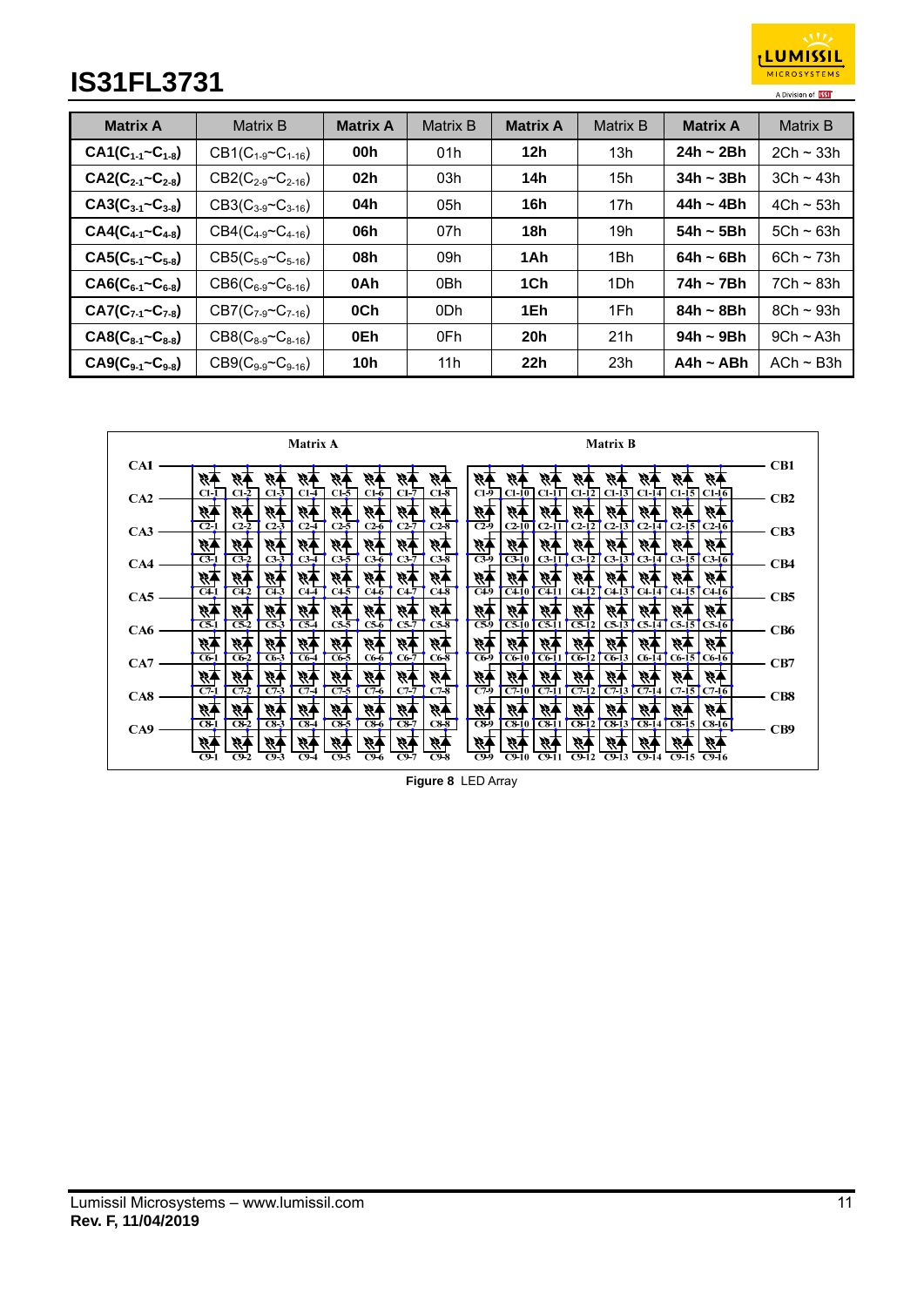

#### **FUNCTION REGISTER Table 8 00h Configuration Register**

| Bit     | D7:D5 | D4: D3      | D2:DD |
|---------|-------|-------------|-------|
| Name    |       | <b>MODE</b> | FS    |
| Default | 000   | 00          | 000   |

The Configuration Register sets operating mode of IS31FL3731.

| <b>MODE</b> | Display Mode                                       |
|-------------|----------------------------------------------------|
| 00          | Picture Mode                                       |
| 01          | Auto Frame Play Mode                               |
| 1x          | Audio Frame Play Mode                              |
| FS          | Frame Start<br>(Available in Auto Frame Play Mode) |
| 000         | Frame 1                                            |
| 001         | Frame 2                                            |
| 010         | Frame 3                                            |
| 011         | Frame 4                                            |
| 100         | Frame 5                                            |
| 101         | Frame 6                                            |
| 110         | Frame 7                                            |
| 111         | Frame 8                                            |
|             |                                                    |

FS bit sets the start frame in Auto Frame Play Mode. Movie starts from Frame 4 when the FS bit is set to "011". The FS bit is only available in Auto Frame Play Mode.

#### **Table 9 01h Picture Display Register**

| Bit     | D7: D3 | D2:DD0     |
|---------|--------|------------|
| Name    |        | <b>PFS</b> |
| Default | 00000  | റററ        |

The Picture Display Register sets display frame in Picture Mode.

| <b>PFS</b><br>(Available in Picture Mode) | <b>Picture Frame Selection</b> |
|-------------------------------------------|--------------------------------|
| 000                                       | Frame 1                        |
| 001                                       | Frame 2                        |
| 010                                       | Frame 3                        |
| 011                                       | Frame 4                        |
| 100                                       | Frame 5                        |
| 101                                       | Frame 6                        |
| 110                                       | Frame 7                        |
| 111                                       | Frame 8                        |

## **Table 10 02h Auto Play Control Register 1**

| Bit     | D7 | D6:DA      | D <sub>3</sub> | D2:DD0     |
|---------|----|------------|----------------|------------|
| Name    |    | <b>CNS</b> |                | <b>FNS</b> |
| Default |    | 000        |                | റററ        |

The Auto Play Control Register 1 sets the way of display in Auto Frame Play Mode.

| <b>CNS</b> | Number of Loops Playing Selection   |
|------------|-------------------------------------|
|            | (Available in Auto Frame Play Mode) |

|     | (            |
|-----|--------------|
| 000 | Play endless |
| 001 | 1 loop       |
| 010 | 2 loops      |
| 011 | 3 loops      |
| 100 | 4 loops      |
| 101 | 5 loops      |
| 110 | 6 loops      |
| 111 | 7 loops      |
|     |              |

**FNS** Number of Frames Playing Selection (Available in Auto Frame Play Mode)

| 000 | All Frame |
|-----|-----------|
| 001 | 1 frame   |
| 010 | 2 frames  |
| 011 | 3 frames  |
| 100 | 4 frames  |
| 101 | 5 frames  |
| 110 | 6 frames  |
| 111 | 7 frames  |
|     |           |

Movie will be stop in the next frame of the cycle. For example, FS bit is set to "011", CNS bit is set to "011" and FNS bit is set to "011". Then the movie will play from frame 4 to frame 6 and play three times it stops in frame 7.

#### **Table 11 03h Auto Play Control Register 2**

| Bit         | D7:DB | D5:DD  |
|-------------|-------|--------|
| <b>Name</b> |       |        |
| Default     |       | 000000 |

The Auto Play Control Register 2 sets the delay time in Auto Frame Play Mode (Figure 12).

**FDT** Frame Delay Time (Available in Auto Frame Play Mode) If A = 0, FDT = τ×64; If  $A = 1 - 63$ , FDT = τ×Α; A = 0~63 and τ = 11ms (Typ.); For example, when  $A = 23$ , FDT is  $11ms \times 23 = 253ms$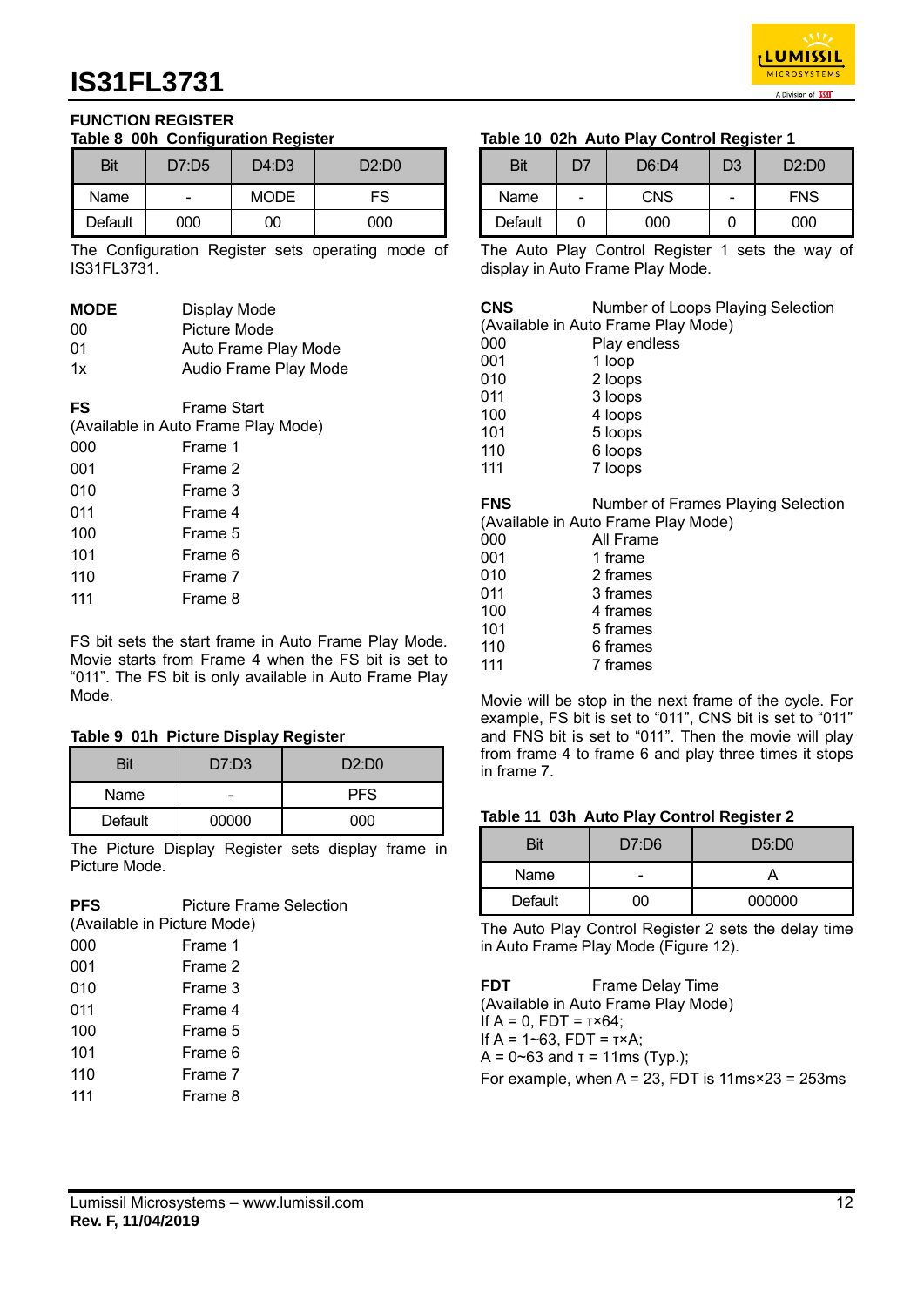

### **Table 12 05h Display Option Register**

| <b>Bit</b> | D7:D6 | D <sub>5</sub> | D4 | D3 | D2:DD0 |
|------------|-------|----------------|----|----|--------|
| Name       |       | IC             |    | BЕ |        |
| Default    | 00    |                |    |    | 000    |

The Display Option Register sets display option of IS31FL3731.

| IC<br>0<br>1                | <b>Intensity Control</b><br>Set the intensity of each frame<br>independently<br>Use intensity setting of frame 1 for all<br>other frames |
|-----------------------------|------------------------------------------------------------------------------------------------------------------------------------------|
| BЕ<br>0<br>1                | <b>Blink Enable</b><br><b>Disable</b><br>Enable                                                                                          |
| BPT<br>$BPT = T \times A$ ; | <b>Blink Period Time</b>                                                                                                                 |

 $A = 0-7$ ,  $T = 0.27$ s (Typ.);

For example, when  $A = 5$ , BPT is  $0.27s \times 5 = 1.35s$ .

The duty cycle for blink function is 50%.

## **Table 13 06h Audio Synchronization Register**

| Bit     | D7: D1  | חר |
|---------|---------|----|
| Name    |         | AF |
| Default | 0000000 |    |

The Audio Synchronization Register sets audio synchronization function.

**AE** Audio Synchronization Enable

0 Audio synchronization disable

1 Enable audio signal to modulate the intensity of the matrix

The intensity of matrix can be modulated by the audio input signal basing on each LED's current is set by PWM when the AE bit is set to "1".

## **Table 14 07h Frame State Register (Read Only)**

| <b>Bit</b> | D7:D5 | D4  | D3 | D2:DD0 |
|------------|-------|-----|----|--------|
| Name       |       | INT | -  | C.FD   |
| Default    |       |     |    |        |

The Frame State Register stores the frame display information.

| INT<br>O<br>1 | <b>Interrupt Bit</b><br>(Available in Auto Frame Play Mode)<br>Movie does not finish<br>Movie has finished |
|---------------|------------------------------------------------------------------------------------------------------------|
| CFD           | <b>Current Frame Display</b>                                                                               |
| 000           | Frame 1                                                                                                    |
| 001           | Frame 2                                                                                                    |
| 010           | Frame 3                                                                                                    |
| 011           | Frame 4                                                                                                    |
| 100           | Frame 5                                                                                                    |
| 101           | Frame 6                                                                                                    |
| 110           | Frame 7                                                                                                    |
| 111           | Frame 8                                                                                                    |

The INT bit will be set to "1" automatically when movie is end in Auto Frame Play Mode. The INT bit can be cleared up by reading the Frame State Register.

## **Table 15 08h Breath Control Register 1**

| Bit     | $\mathcal{L}$ | D6:DA | D <sub>3</sub> | D2:DD0 |
|---------|---------------|-------|----------------|--------|
| Name    | -             |       | -              |        |
| Default |               | იიი   |                | იიი    |

The Breath Control Register 1 sets fade in and fade out time for breath function.

**FOT** Fade Out Time  $FOT =  $\tau \times 2^A$$  $A = 0~7$ ,  $T = 26$ ms (Typ.)

For example, when  $A = 4$ , FOT is  $26ms \times 2^4 = 416ms$ 

**FIT Fade In Time** 

 $FIT = τ×2<sup>B</sup>$ 

 $B = 0-7$ , τ = 26ms (Typ.)

For example, when  $A = 4$ , FIT is 26ms $\times 2^4 = 416$ ms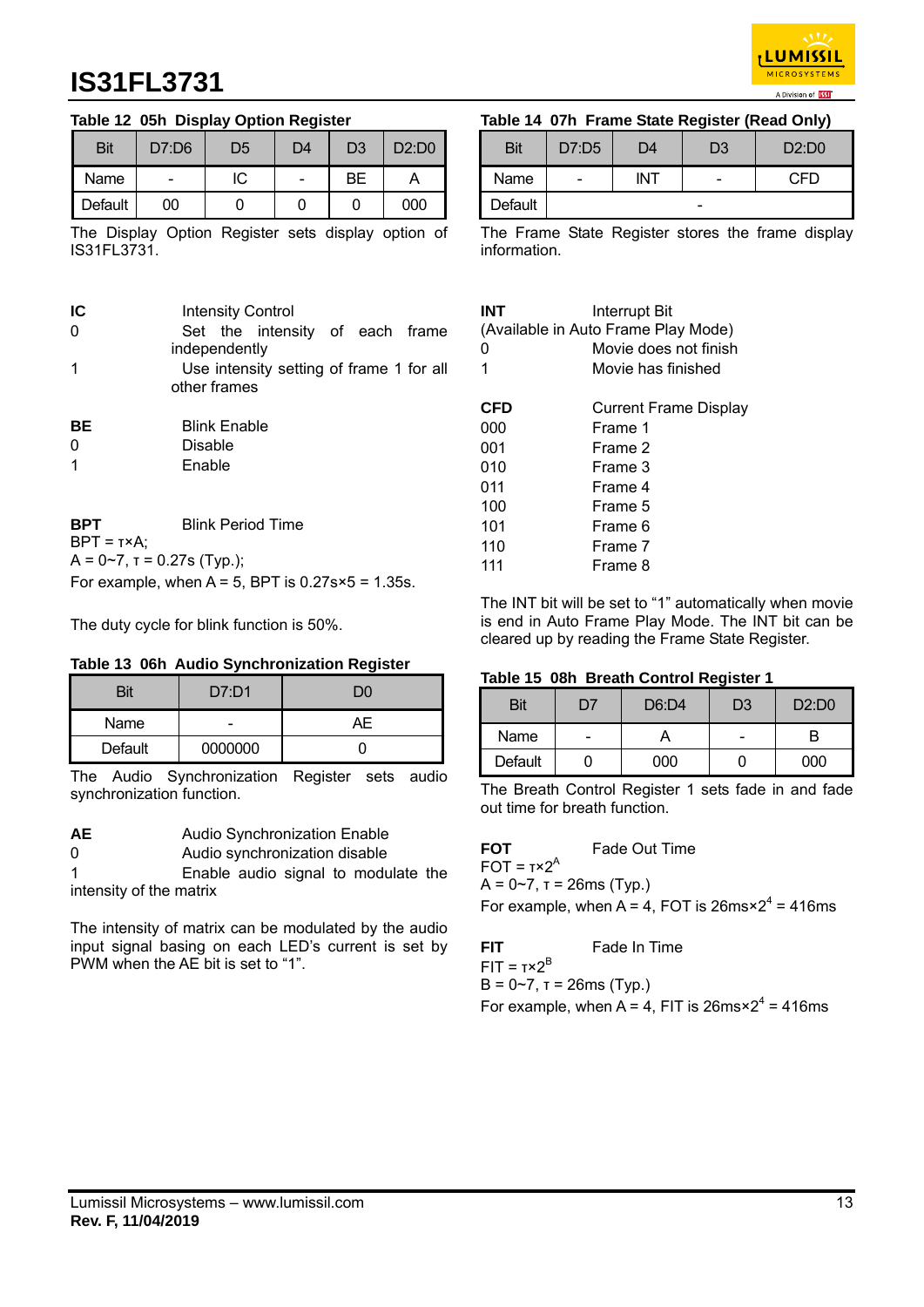

## **Table 16 09h Breath Control Register 2**

| Bit     | D7:D5 | D4   | D <sub>3</sub> | D2:DD0 |
|---------|-------|------|----------------|--------|
| Name    | -     | B EN | -              |        |
| Default | 000   |      |                | 000    |

The Breath Control Register 2 sets the breath function.

| <b>B</b> EN | <b>Breath Enable</b>                                 |
|-------------|------------------------------------------------------|
|             | (Available in Picture Mode and Auto Frame Play Mode) |
| 0           | Disable                                              |
|             | Enable                                               |
|             |                                                      |
|             | $\Gamma$ winandah $\Gamma$ inan                      |

**ET** Extinguish Time  $ET = τ×2<sup>A</sup>$  $A = 0 - 7$ ,  $T = 3.5$ ms (Typ.) For example, when  $A = 4$ , ET is 3.5ms $\times 2^4 = 56$ ms

### **Table 17 0Ah Shutdown Register**

| Bit     | D7: D1  | חר         |
|---------|---------|------------|
| Name    | -       | <b>SSD</b> |
| Default | 0000000 |            |

The Shutdown Register sets software shutdown mode.

| <b>SSD</b> | Shutdown Control        |
|------------|-------------------------|
| 0          | Shutdown Mode           |
| -1         | <b>Normal Operation</b> |

#### **Table 18 0Bh AGC Control Register**

| Bit     | D7:D5 | )4   | D <sub>3</sub> | D2:DD0 |
|---------|-------|------|----------------|--------|
| Name    |       | AGCM | AGC            | AGS    |
| Default | იიი   |      |                | 000    |

The AGC Control Register sets the AGC function and the audio gain.

| <b>AGCM</b> | AGC Mode          |
|-------------|-------------------|
| 0           | Slow Mode         |
| 1           | Fast Mode         |
| <b>AGC</b>  | <b>AGC Enable</b> |
| 0           | Disable           |
| 1           | Enable            |

| AGS | <b>Audio Gain Selection</b> |
|-----|-----------------------------|
| 000 | 0dB                         |
| 001 | 3dB                         |
| 010 | 6dB                         |
| 011 | 9dB                         |
| 100 | 12dB                        |
| 101 | 15dB                        |
| 110 | 18dB                        |
| 111 | 21dB                        |

The AGS bit is available in Audio Frame Play Mode and audio synchronization mode.

#### **Table 19 0Ch Audio ADC Rate Register**

| Bit     | D7:DO     |
|---------|-----------|
| Name    |           |
| Default | 0000 0000 |

The Audio ADC Rate Register sets the ADC sample rate of the input signal in Audio Frame Play Mode.

#### **AAR** Audio ADC Rate

(Available in Audio Frame Play Mode) If A = 0, AAR = τ×256 If A = 1~255, AAR = τ×A τ = 46μs (Typ.) For example, when  $A = 14$ , AAR is  $46\mu s \times 14 = 644\mu s$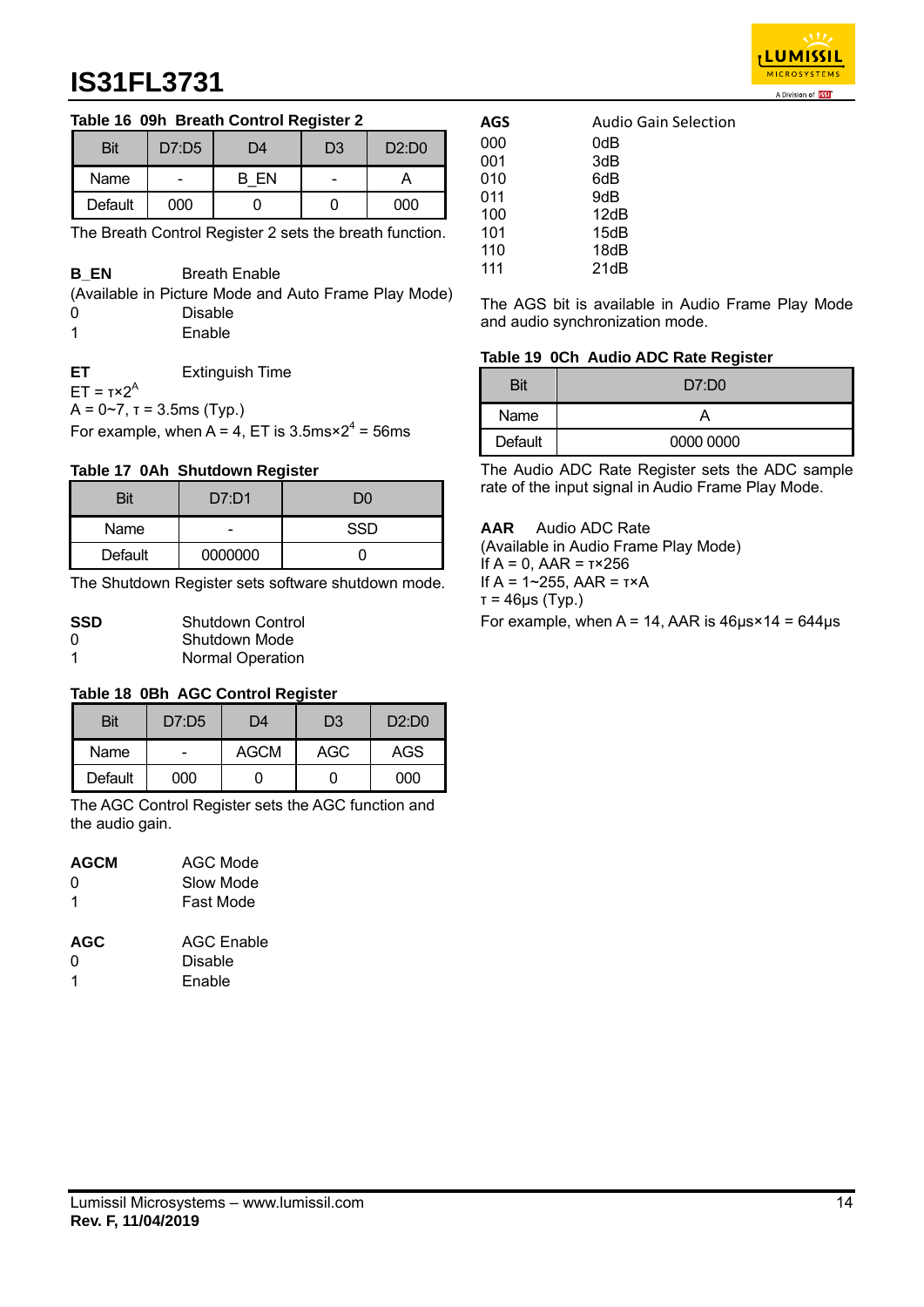

## **FUNCTIONAL BLOCK DIAGRAM**

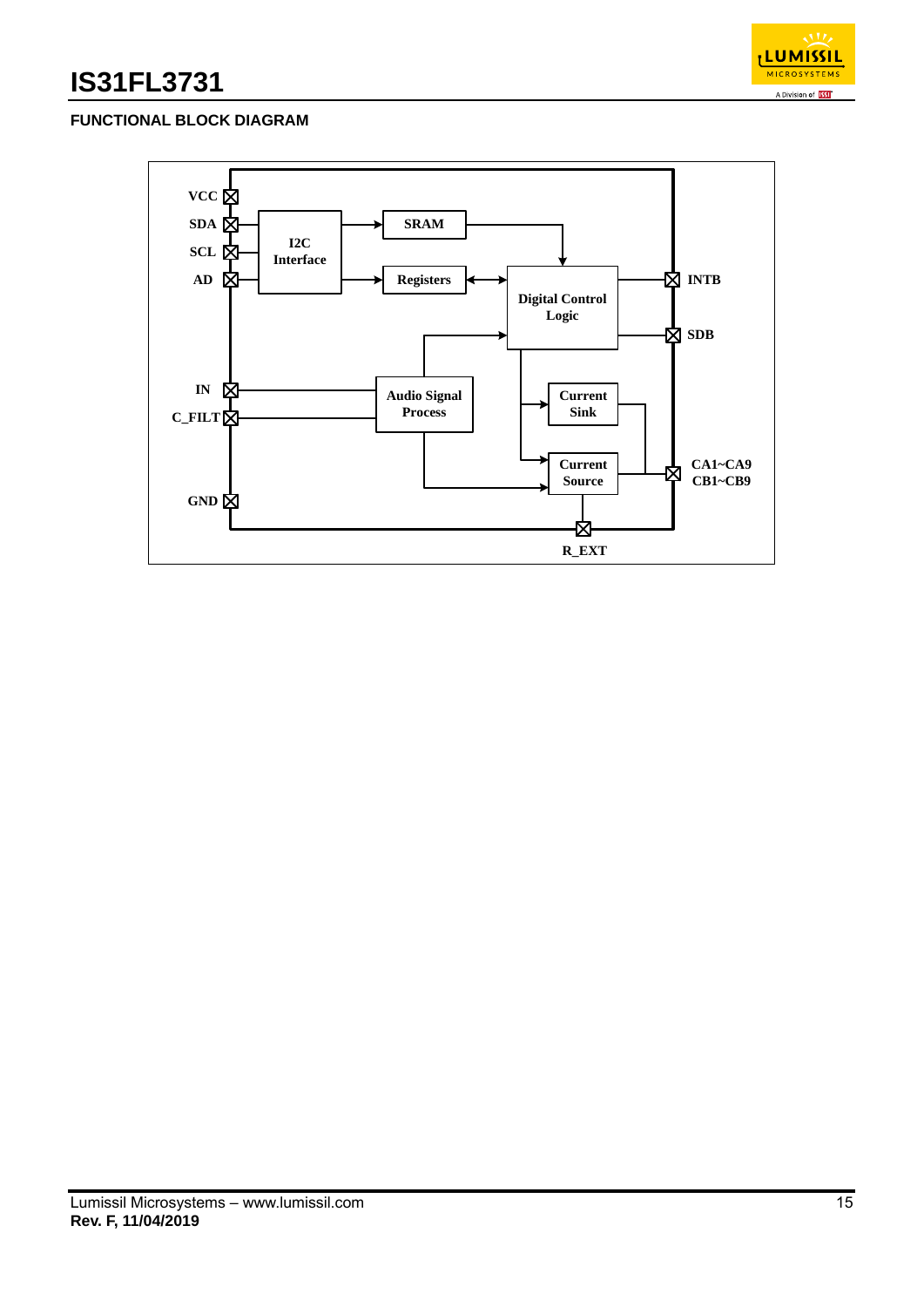

### **APPLICATION INFORMATION (The description below is for the Function Register unless otherwise noted.)**

#### **PWM CONTROL**

The brightness of 144 LEDs can be modulated with 256 steps by PWM Register. For example, if the data in PWM Register is "0000 0100", then the PWM is the fourth step.

Writing new data continuously to the registers can modulate the brightness of the LEDs to achieve a breathing effect.

#### **GAMMA CORRECTION**

In order to perform a better visual LED breathing effect we recommend using a gamma corrected PWM value to set the LED intensity. This results in a reduced number of steps for the LED intensity setting, but causes the change in intensity to appear more linear to the human eye.

Gamma correction, also known as gamma compression or encoding, is used to encode linear luminance to match the non-linear characteristics of display. Since the IS31FL3731 can modulate the brightness of the LEDs with 256 steps, a gamma correction function can be applied when computing each subsequent LED intensity setting such that the changes in brightness matches the human eye's brightness curve.

#### **Table 17 32 Gamma Steps With 256 PWM Steps**

| C(0)  | C(1)  | C(2)  | C(3)  | C(4)  | C(5)  | C(6)  | C(7)  |
|-------|-------|-------|-------|-------|-------|-------|-------|
| 0     |       | 2     | 4     | 6     | 10    | 13    | 18    |
| C(8)  | C(9)  | C(10) | C(11) | C(12) | C(13) | C(14) | C(15) |
| 22    | 28    | 33    | 39    | 46    | 53    | 61    | 69    |
| C(16) | C(17) | C(18) | C(19) | C(20) | C(21) | C(22) | C(23) |
| 78    | 86    | 96    | 106   | 116   | 126   | 138   | 149   |
| C(24) | C(25) | C(26) | C(27) | C(28) | C(29) | C(30) | C(31) |
| 161   | 173   | 186   | 199   | 212   | 226   | 240   | 255   |



**Figure 9** Gamma Correction (32 Steps)

Choosing more gamma steps provides for a more continuous looking breathing effect. This is useful for very long breathing cycles. The recommended configuration is defined by the breath cycle T. When T=1s, choose 32 gamma steps, when T=2s, choose 64 gamma steps. The user must decide the final number of gamma steps not only by the LED itself, but also based on the visual performance of the finished product.

| Table 18 64 Gamma Steps With 256 PWM Steps |  |
|--------------------------------------------|--|
|--------------------------------------------|--|

| C(0)  | C(1)  | C(2)  | C(3)  | C(4)  | C(5)  | C(6)  | C(7)  |
|-------|-------|-------|-------|-------|-------|-------|-------|
| 0     | 1     | 2     | 3     | 4     | 5     | 6     | 7     |
| C(8)  | C(9)  | C(10) | C(11) | C(12) | C(13) | C(14) | C(15) |
| 8     | 10    | 12    | 14    | 16    | 18    | 20    | 22    |
| C(16) | C(17) | C(18) | C(19) | C(20) | C(21) | C(22) | C(23) |
| 24    | 26    | 29    | 32    | 35    | 38    | 41    | 44    |
| C(24) | C(25) | C(26) | C(27) | C(28) | C(29) | C(30) | C(31) |
| 47    | 50    | 53    | 57    | 61    | 65    | 69    | 73    |
| C(32) | C(33) | C(34) | C(35) | C(36) | C(37) | C(38) | C(39) |
| 77    | 81    | 85    | 89    | 94    | 99    | 104   | 109   |
| C(40) | C(41) | C(42) | C(43) | C(44) | C(45) | C(46) | C(47) |
| 114   | 119   | 124   | 129   | 134   | 140   | 146   | 152   |
| C(48) | C(49) | C(50) | C(51) | C(52) | C(53) | C(54) | C(55) |
| 158   | 164   | 170   | 176   | 182   | 188   | 195   | 202   |
| C(56) | C(57) | C(58) | C(59) | C(60) | C(61) | C(62) | C(63) |
| 209   | 216   | 223   | 230   | 237   | 244   | 251   | 255   |



**Figure 10** Gamma Correction (64 Steps)

**Note:** The data of 32 gamma steps is the standard value and the data of 64 gamma steps is the recommended value.

#### **OPERATING MODE**

IS31FL3731 has three operating modes, Picture Mode, Auto Frame Play Mode and Audio Frame Play Mode.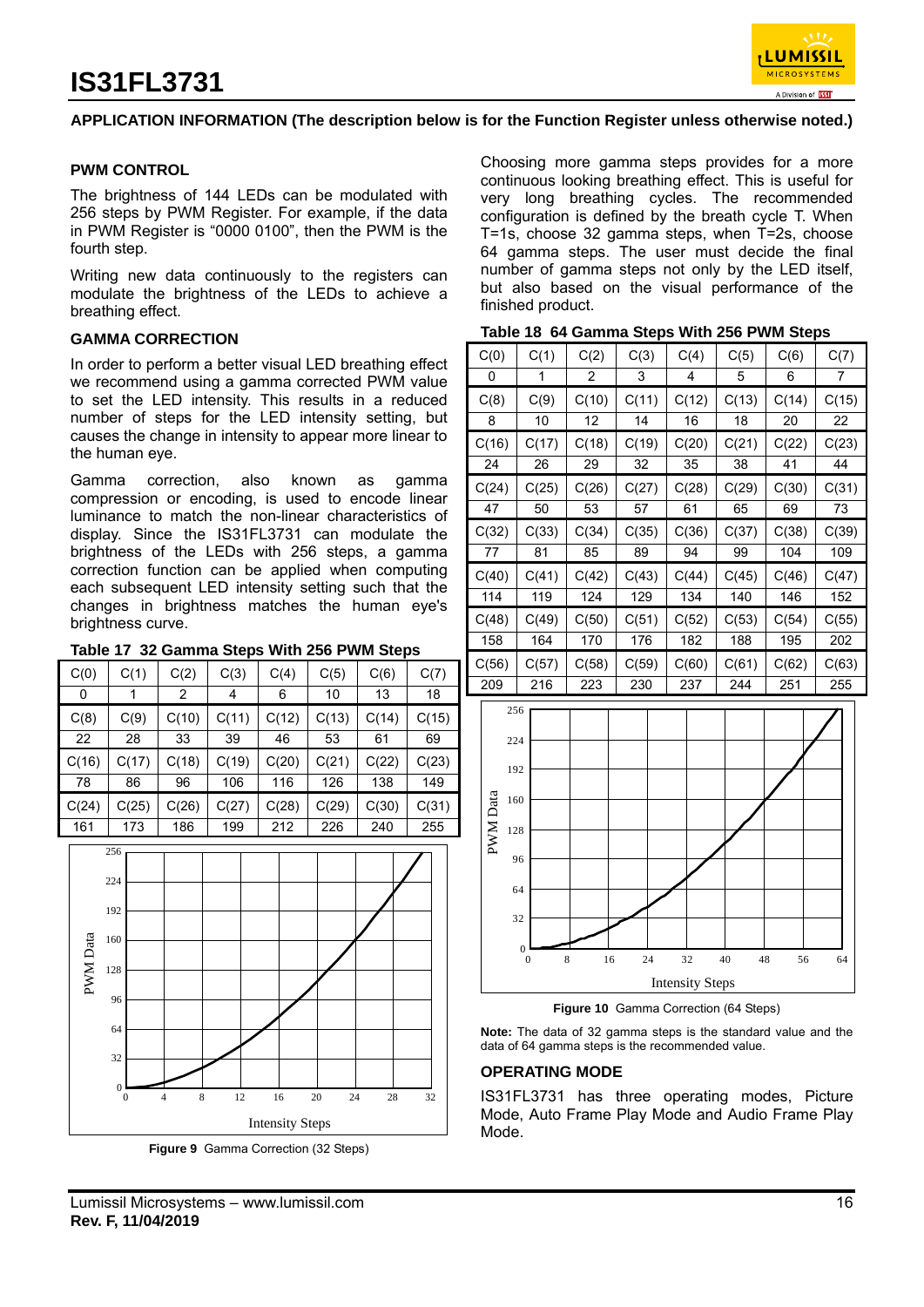

### **PICTURE MODE**

By setting the MODE bit of the Configuration Register (00h) to "00", the IS31FL3731 operates in Picture Mode. Set the PFS bit of Picture Display Register (01h) to choose the display frame. The Picture Mode can be operating with breath function by configuring Breath Control Register 2 (09h).

#### **AUTO FRAME PLAY MODE**

By setting the MODE bit of the Configuration Register (00h) to "01", the IS31FL3731 operates in Auto Frame Play Mode. It stores data of 8 frames and automatically plays in order. Customers can configure the delay time between each two frames and the first playing frame by setting the FS bit of Configuration Register (00h). The Auto Play Control Register 1 (02h) can configure the display cycle and display frames.

Configure the Auto Play Control Register 2 (03h), Breath Control Register 1 (08h) and Breath Control Register 2 (09h) can set the breath time between two frames switching.

#### **AUDIO FRAME PLAY MODE**

By setting the MODE bit of the Configuration Register (00h) to "1x", the IS31FL3731 operates in Audio Frame Play Mode. It stores data of 8 frames and the 8 frames playing follow the input signal. 0Ch register is used to set the ADC sample rate for the input signal to control frames playing. It plays the first frame when the value is the smallest and plays the eighth frame when the value is the biggest.

#### **AUDIO MODULATED AND GAIN SETTING**

By setting the AE bit of the Audio Synchronization Register (06h) to "1", IS31FL3731 operates with audio synchronization. The intensity of LEDs is adjusted by the input signal. The audio input gain can be set by the AGC Control Register (0Bh).

#### **BLINK FUNCTION SETTING**

By setting the BE bit of the Display Option Register (05h) to "1", blink function enable. If the BE bit is set to "1", each LED can be controlled by the Blink Control Registers (12h~23h in Page One to Page Eight). The Display Option Register (05h) is used to set the blink period time, BPT, and the duty cycle is 50% (Figure 11).



**Figure 11** Blink Function

#### **BREATHING FUNCTION SETTING**

When IS31FL3731 switches playing frame, breath function is available. By setting the B\_EN bit of the Breath Control Register 2 (09h) to "1", breath function enable. When set the B\_EN bit to "0", breath function disable.



**Figure 12** Breathing Function

#### **INTERRUPT CONTROL**

When IS31FL3731 is playing frame in the Auto Frame Play Mode, the INTB pin is high and the INT bit of Frame State Register (07h) is "0". It will be pulled low as movie end and the INT bit will be set to "1" at the same time.

The INTB pin will come back to high level automatically if it stays low at least 7ms. The INT bit will reset to "0" only when reading the Frame State Register (07h).

#### **LED MATRIX CIRCUIT**

The IS31FL3731 can drive 144 LEDs totally. Part of LEDs can if there is no need to use all 144 LEDs (Figure 13). But the LEDs which are no connected must be off by LED Control Register (Frame Registers) or it will affect other LEDs.

|     |                   |                  |                    | <b>Matrix A</b>  |                  |                          |        |                   |
|-----|-------------------|------------------|--------------------|------------------|------------------|--------------------------|--------|-------------------|
| CA1 | G)                | W.               | W                  |                  | H,               | G,                       | W,     | H.                |
| CA2 | $C1-1$            | $C1-2$           | $C1-3$             | $C1-$            | $C1-5$           | $C1-6$                   | $C1-7$ | $C1-8$            |
|     | W,                | W,               | X.                 | Ø.               | W.               | H.                       | Š,     | Ŵ,                |
| CA3 | $\overline{C2-1}$ | $C2-2$           | $C2\overline{3}$   | $C2-4$           | $C2-5$           | $C2-6$                   | $C2-7$ | $C2-8$            |
|     | Ķ.                | Ŵ,               | H.                 | H.               | H.               | H.                       | W.     | Ķ.                |
| CA4 | $\overline{C3-1}$ | $\overline{C32}$ | $C3-3$             | C3-4             | $C3-5$           | C3-6                     | $C3-7$ | $C3-\overline{8}$ |
|     | H.                | Ŵ                | 殄                  | P,               | W.               |                          | W.     | ম                 |
| CA5 | $C+1$             | $C4-2$           | $C4-3$             | $C4\overline{4}$ | $C4-5$           | $C4-6$                   | $C4-7$ | $C4-8$            |
|     | H.                | H.               | H.                 | H.               | W.               | W.                       | Ø,     |                   |
| CA6 | $\overline{C5-1}$ | $\overline{C52}$ | $\overline{c53}$   | $\overline{c54}$ | $cs\overline{5}$ | $cs\overline{6}$         | $C5-7$ |                   |
|     | Ý,                | W.               | 99.                | H.               | W.               | H.                       | Ø.     |                   |
| CA7 | $C6-1$            | $C6-2$           | $C6-3$             | $C6-4$           | $C6-5$           | $C6-6$                   | $C6-7$ |                   |
|     | 4                 |                  |                    |                  | H,               |                          |        |                   |
| CAS | $C7-1$            | $C7-2$           | $C7-3$             | $C7-4$           | $C/ -5$          | $C7-6$                   | $C7-7$ |                   |
|     |                   | W.               | 9)                 |                  | 4                | Ý.                       | Þ,     | Ý,                |
| CA9 | $\overline{C8-1}$ | $C8-2$           | $-683 - 684 - 686$ |                  |                  | $\overline{\text{C8-6}}$ | $C8-7$ | $cs\bar{s}$       |
|     | Ø.                | Ø.               |                    |                  |                  |                          | Ŵ,     | Ħ.                |

**Figure 13** No C9-3~C9-5, C5-8~C9-8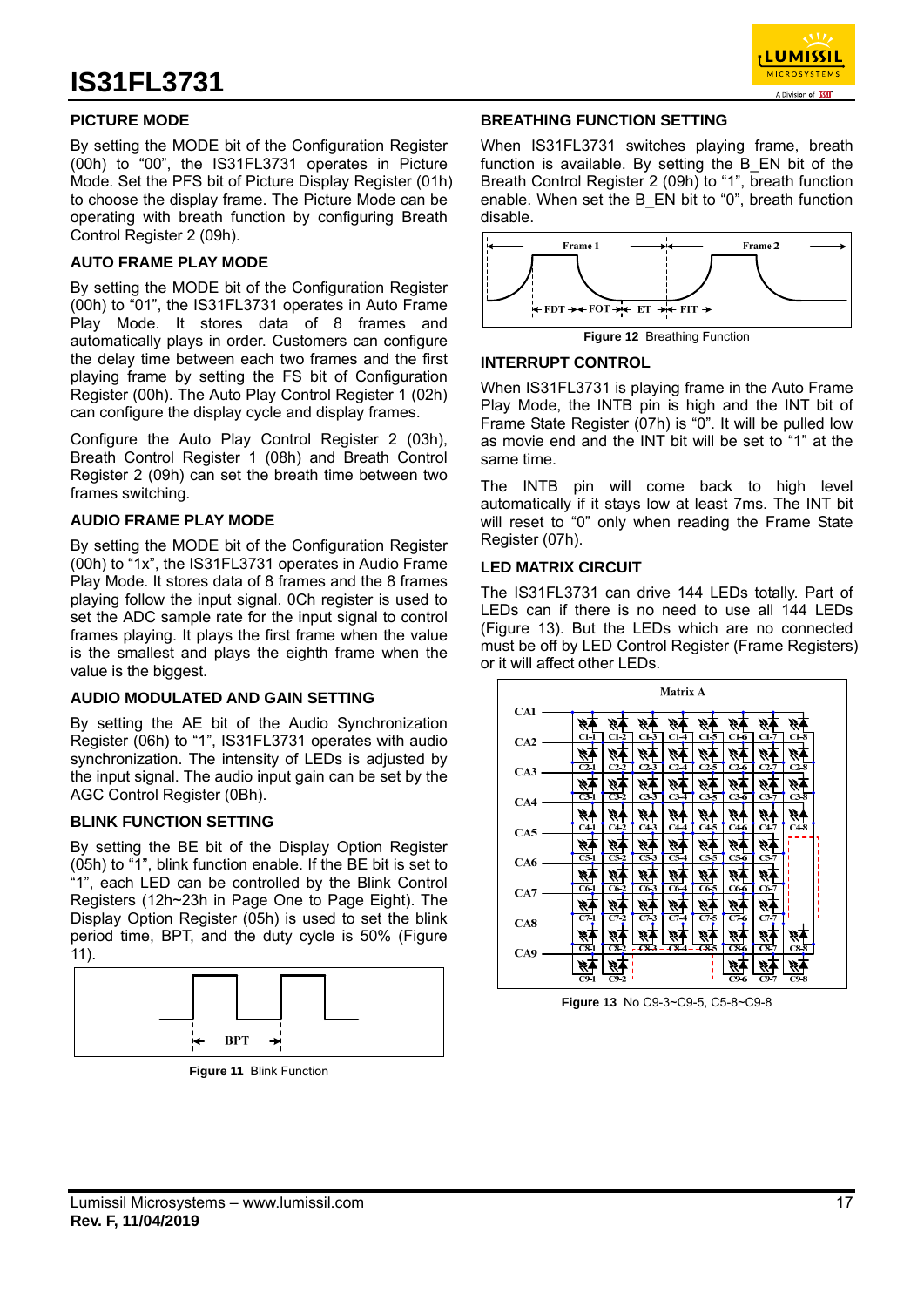

### **MORE FRAMES DISPLAY**

The IS31FL3731 can store 8 frames data at best. Each 4 frames writing in Frame Registers is recommended if there are more frames to play (Figure 14). First, store 8 frames data and play 4 frames in front. Then play last 4 frames and writing new data in the Frame Registers (1~4) at the same time. Play the new 4 frames (1~4) and write new data in the Frame Registers (5~8).



**Figure 14** More Frame Data Writing In

### **REXT**

The average output current of each LED can be adjusted by the external resistor,  $R_{\text{EXT}}$ , as described in Formula (2).

$$
I_{LED} = 64.7 / R_{EXT} \tag{2}
$$

For example, in Figure 1,  $R_{\text{EXT}} = 20 \text{k}\Omega$ ,

So 
$$
I_{LED} = 64.7 / 20 = 3.2 mA
$$

The recommended minimum value of  $R_{\text{EXT}}$  is 18k $\Omega$ , or it may cause a large current.

#### **SHUTDOWN MODE**

Shutdown mode can be used as a means of reducing power consumption. During shutdown mode all registers retain their data.

#### **Software Shutdown**

By setting SSD bit of the Shutdown Register (0Ah) to "0", the IS31FL3731 will operate in software shutdown mode. When the IS31FL3731 is in software shutdown mode, all current sources and digital drivers are switched off, so that the matrix is blanked. All registers can be writing or read when the SDB pin is pulled high in software shutdown mode.

#### **Hardware Shutdown**

The chip enters hardware shutdown mode when the SDB pin is pulled low. All registers are forbidden writing and reading.



**Figure 15** Shutdown Control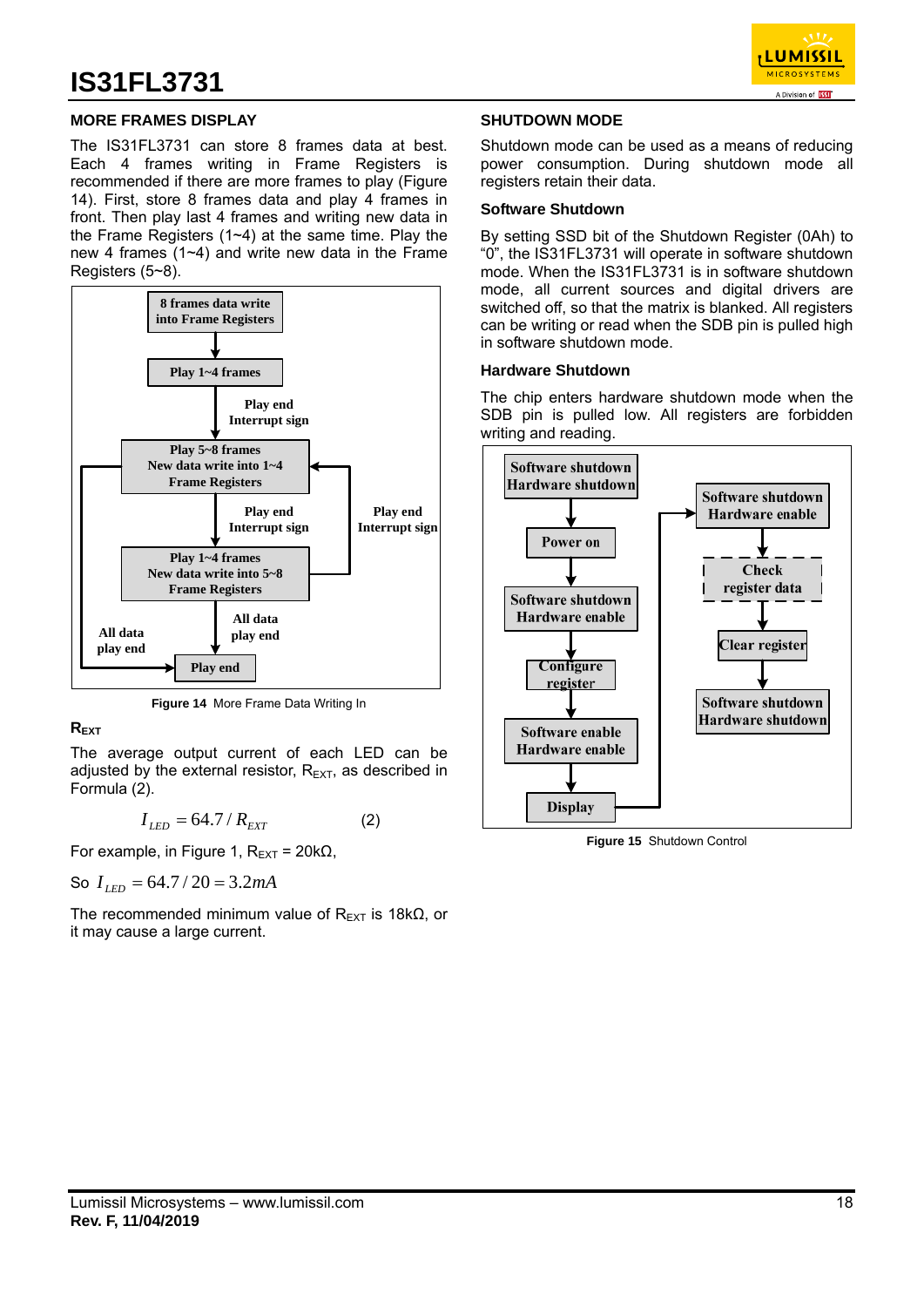

## **APPLICATION DESIGN**

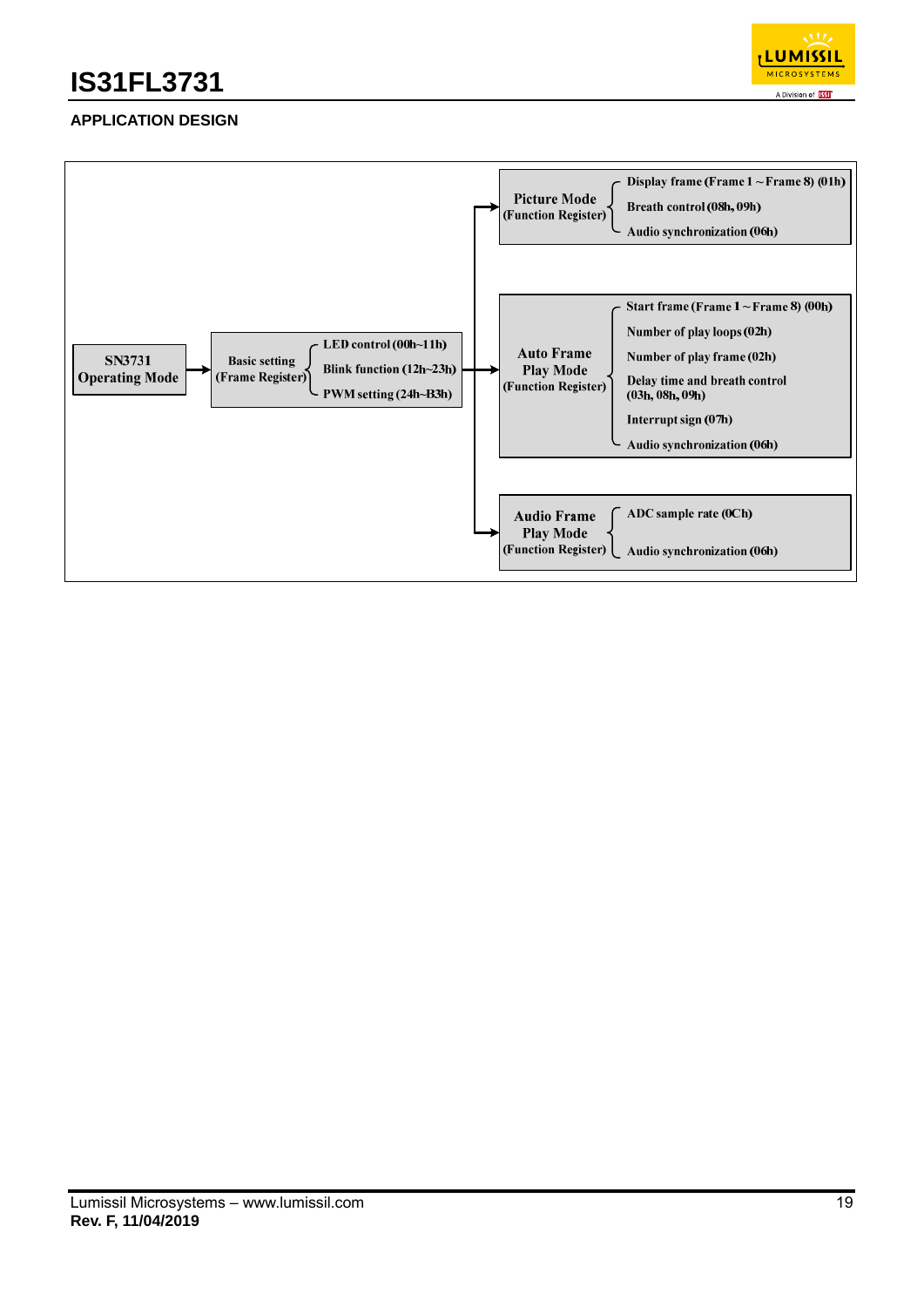

### **CLASSIFICATION REFLOW PROFILES**

| <b>Profile Feature</b>                                                                                        | <b>Pb-Free Assembly</b>                              |
|---------------------------------------------------------------------------------------------------------------|------------------------------------------------------|
| <b>Preheat &amp; Soak</b><br>Temperature min (Tsmin)<br>Temperature max (Tsmax)<br>Time (Tsmin to Tsmax) (ts) | $150^{\circ}$ C<br>$200^{\circ}$ C<br>60-120 seconds |
| Average ramp-up rate (Tsmax to Tp)                                                                            | 3°C/second max.                                      |
| Liquidous temperature (TL)<br>Time at liquidous (tL)                                                          | $217^{\circ}$ C<br>60-150 seconds                    |
| Peak package body temperature (Tp)*                                                                           | Max $260^{\circ}$ C                                  |
| Time (tp) <sup>**</sup> within $5^{\circ}$ C of the specified<br>classification temperature (Tc)              | Max 30 seconds                                       |
| Average ramp-down rate (Tp to Tsmax)                                                                          | 6°C/second max.                                      |
| Time 25°C to peak temperature                                                                                 | 8 minutes max.                                       |



**Figure 16** Classification Profile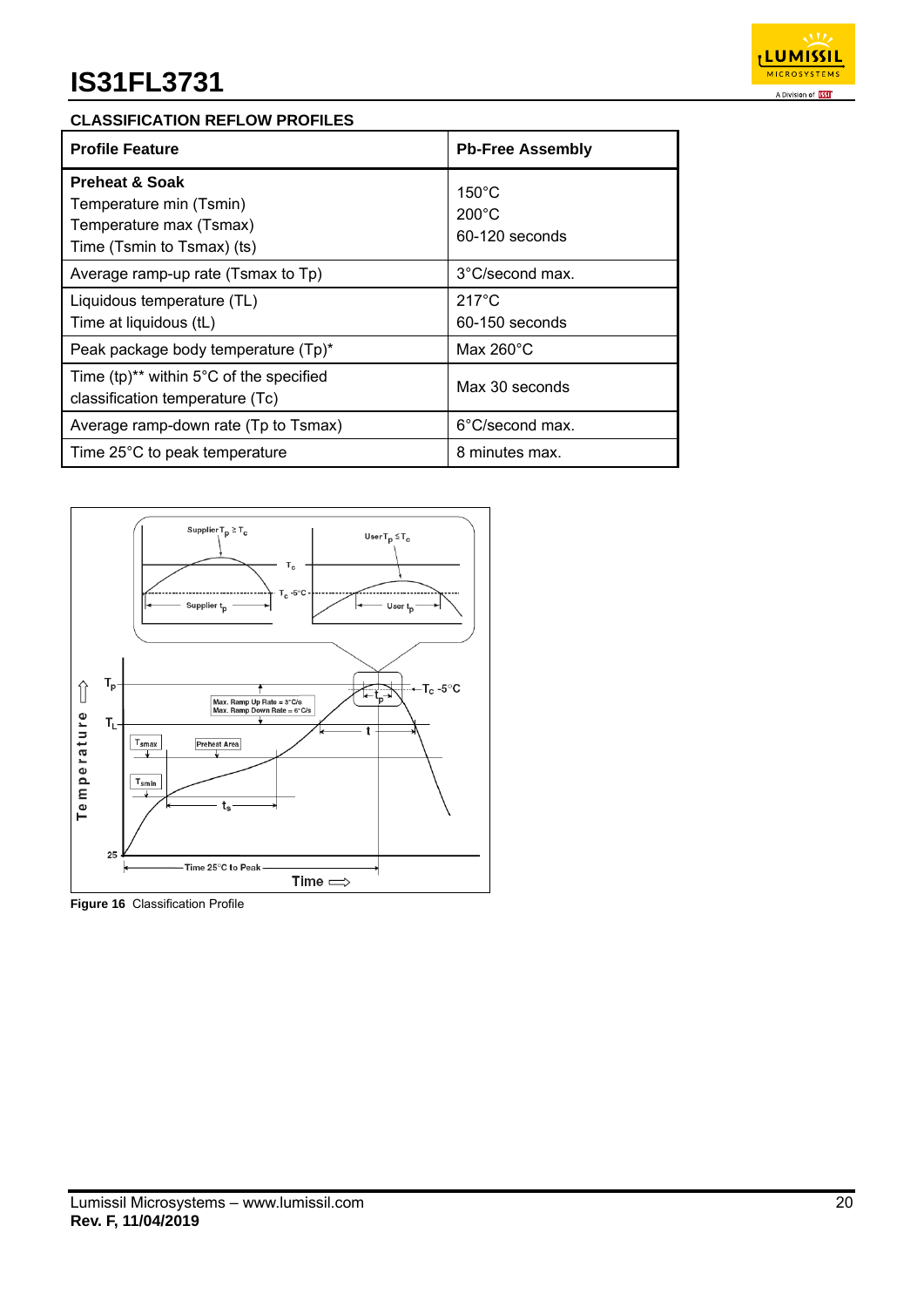

## **PACKAGE INFORMATION**

#### **QFN-28**

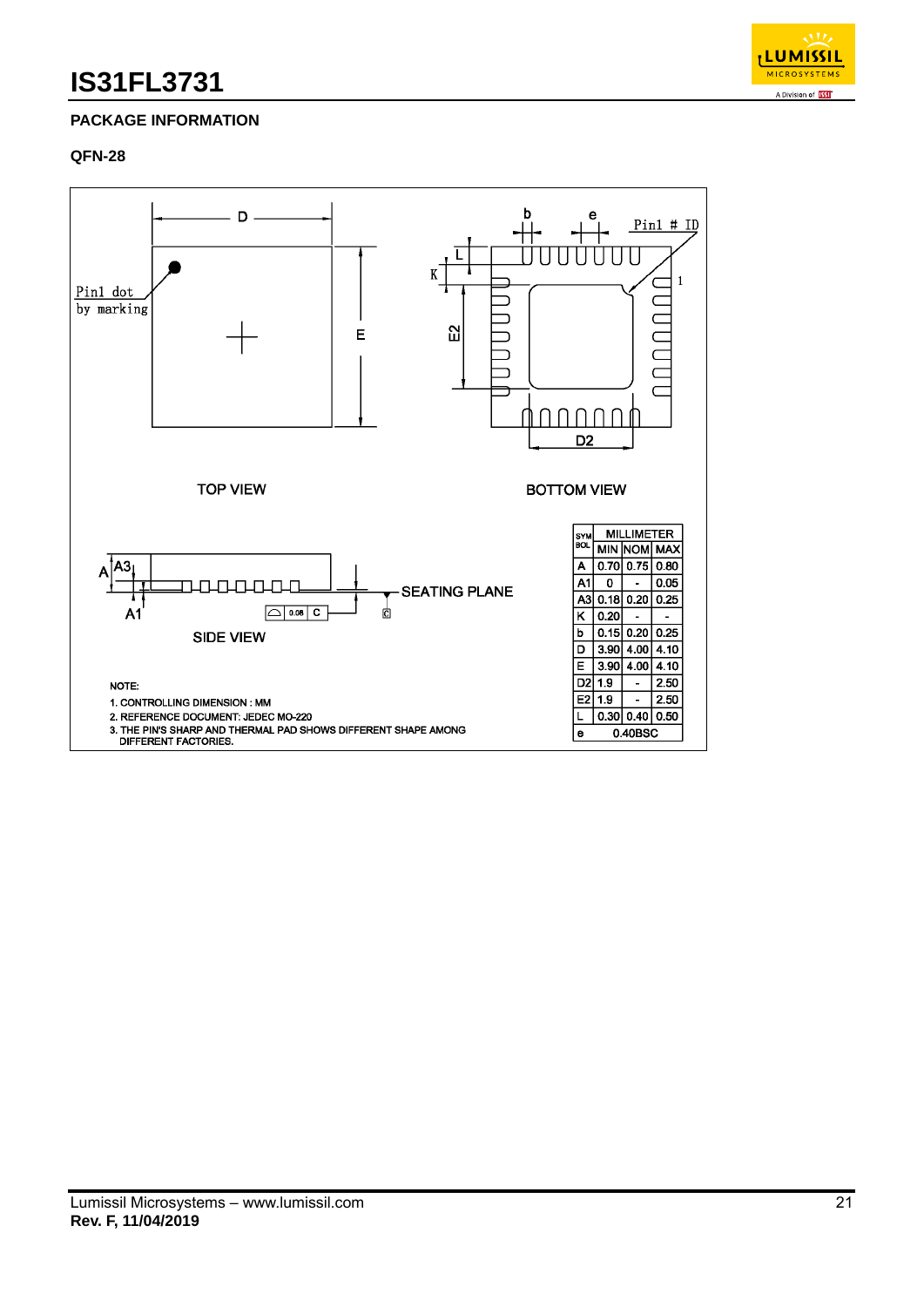

## **SSOP-28**

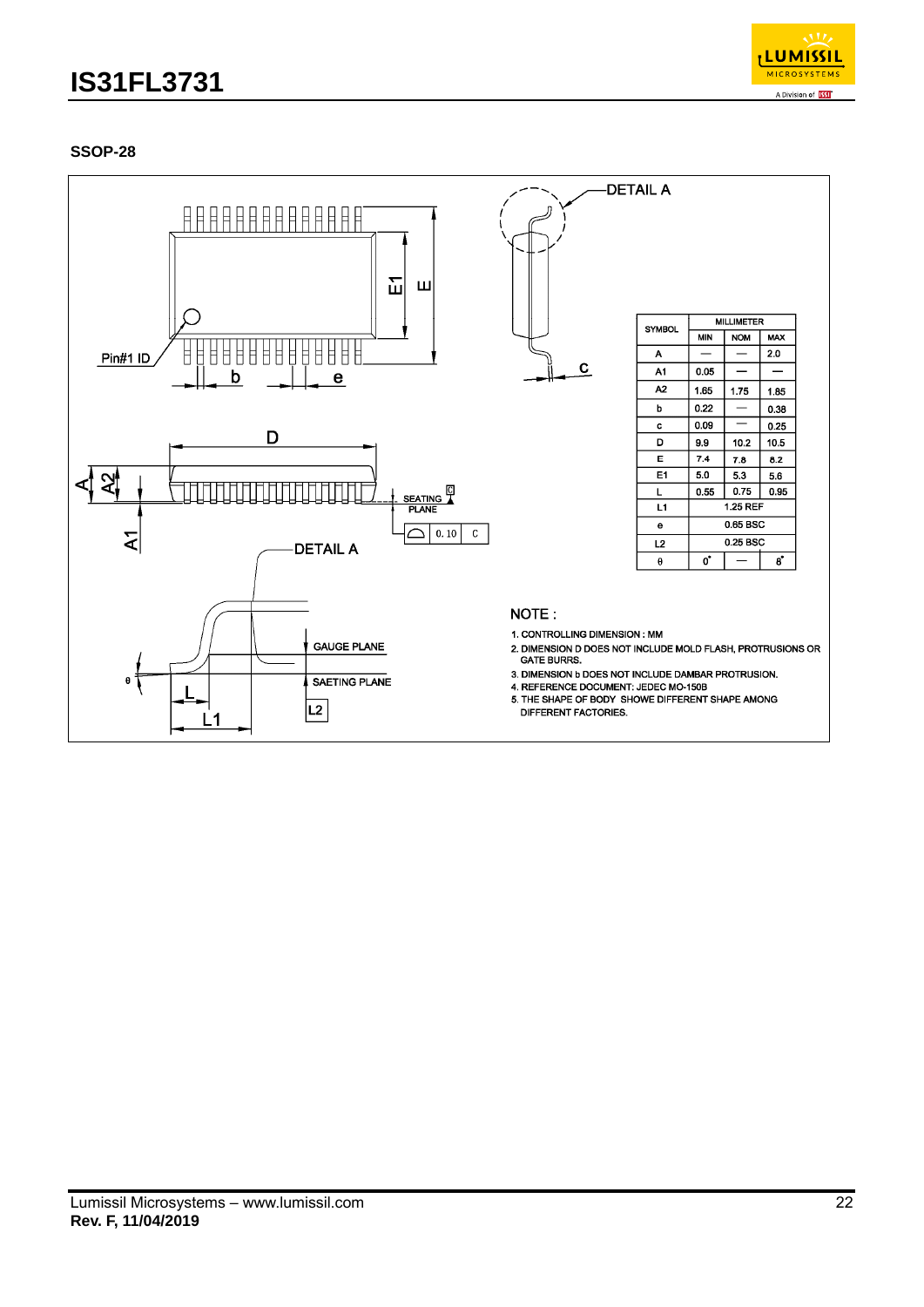## **LUMISSII MICROSYSTEM** A Division of **133**

### **RECOMMENDED LAND PATTERN**

#### **QFN-28**



#### **SSOP-28**



#### **Note:**

1. Land pattern complies to IPC-7351.

2. All dimensions in MM.

3. This document (including dimensions, notes & specs) is a recommendation based on typical circuit board manufacturing parameters. Since land pattern design depends on many factors unknown (eg. user's board manufacturing specs), user must determine suitability for use.